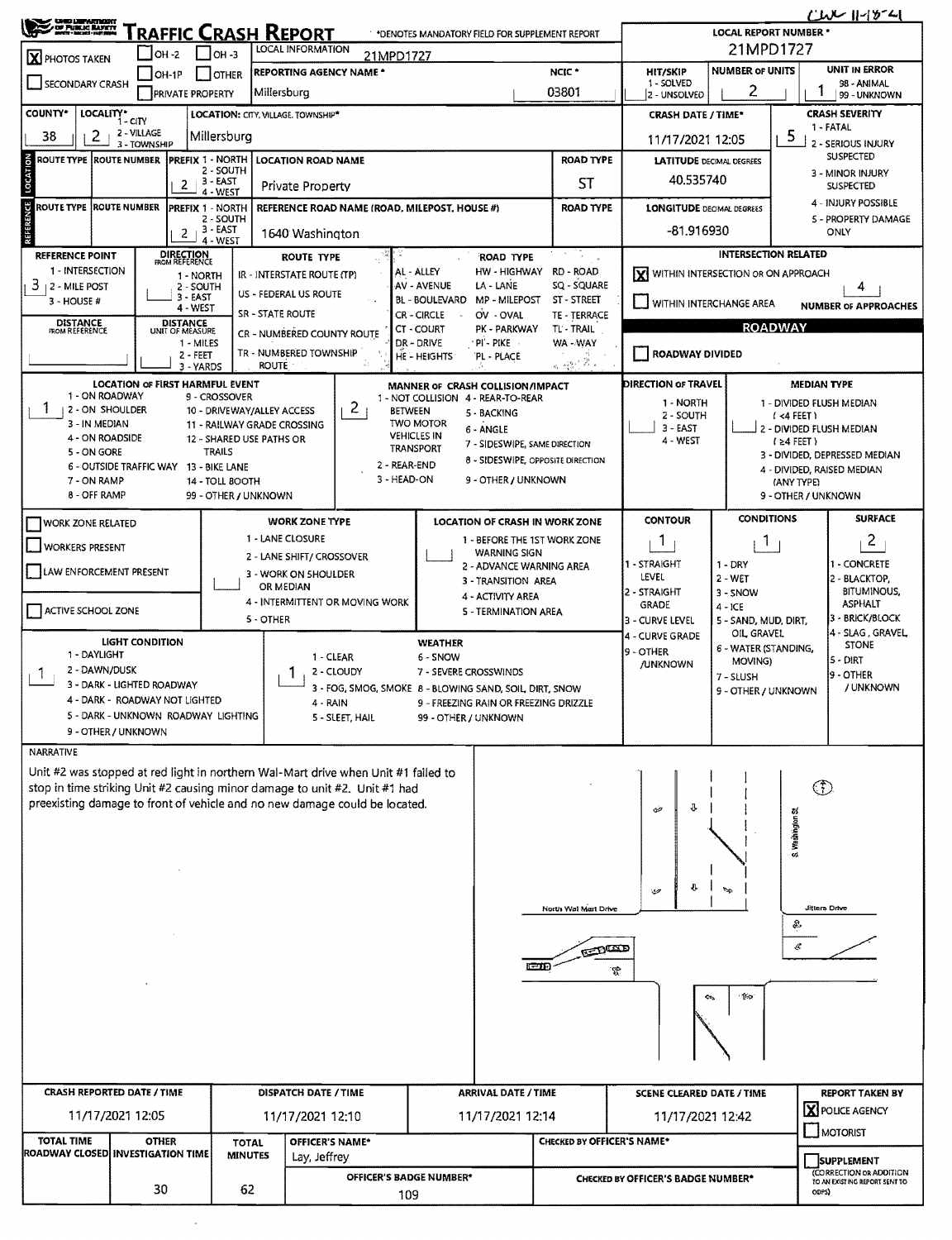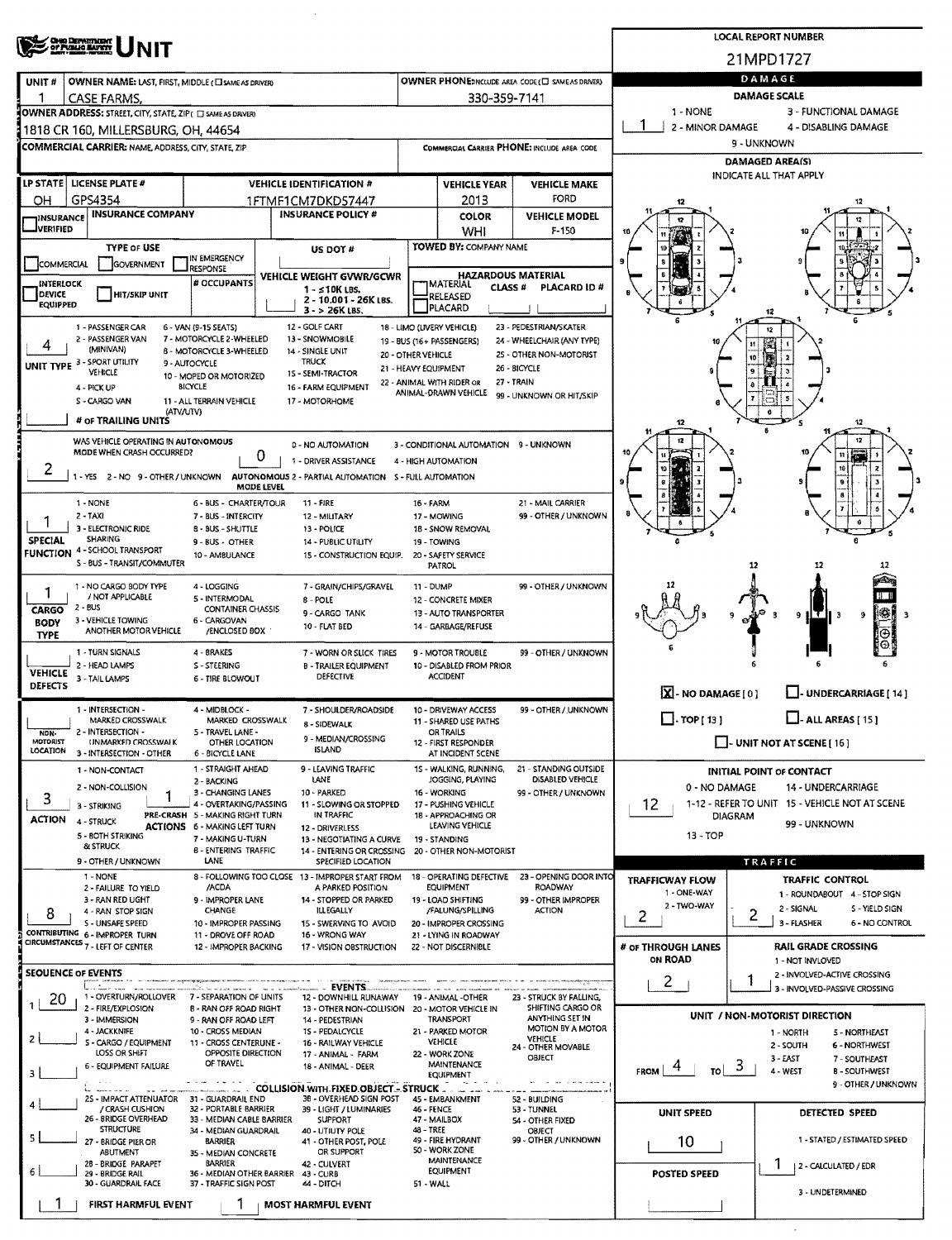|                                                                                                                                                                                                                                                                                                                                                                                                                                                                                                                                                                                                                                                                                                                                                                                                                                                                                                                                                                                                                                                                                                                                                                                                                                                                                                                                                                                                       | <b>LOCAL REPORT NUMBER</b>                                                                                                                                                                                                                                                                                                                                                                                                                                                                                                                                                                                                                                                                                                                                                                                                                                                                                                                                                                                                                                                                                                                                                                                                                                                                                                                                                                                                                                                                                                                                                                                                                                                                                                                                                                                                                                                                                                                                                                                                                                                                                                                                                                                                                                                                                                                                                                                                                                                                                                                                                                                                                                                                                                                                                                                                                                                                                                                                                                                                                                                                                                                                                                                                                                                                                                                                                                                                                                                                                                                                                                                                                                                                                                                                                                                                                                                                                                                                                                                                                                                                                                                                                                                                                                                                                                                                                                                                                                                                                                                                                                                                                                                                                                                                                                                                                                                                                                                                                                                                                                                                                                                                                                                                                                                                                                                                                                                                                                                                                                                                                                                                                                                                                                                                                                                                                                                                                                                                                                                                                                                                                                                                                                                                                                                                                                                                                                                                                                                                                                                                                                                                                                                                                                                                                                                                                                                                                                                                                                       |                                                    |     |               |             |                      |  |  |  |  |
|-------------------------------------------------------------------------------------------------------------------------------------------------------------------------------------------------------------------------------------------------------------------------------------------------------------------------------------------------------------------------------------------------------------------------------------------------------------------------------------------------------------------------------------------------------------------------------------------------------------------------------------------------------------------------------------------------------------------------------------------------------------------------------------------------------------------------------------------------------------------------------------------------------------------------------------------------------------------------------------------------------------------------------------------------------------------------------------------------------------------------------------------------------------------------------------------------------------------------------------------------------------------------------------------------------------------------------------------------------------------------------------------------------|--------------------------------------------------------------------------------------------------------------------------------------------------------------------------------------------------------------------------------------------------------------------------------------------------------------------------------------------------------------------------------------------------------------------------------------------------------------------------------------------------------------------------------------------------------------------------------------------------------------------------------------------------------------------------------------------------------------------------------------------------------------------------------------------------------------------------------------------------------------------------------------------------------------------------------------------------------------------------------------------------------------------------------------------------------------------------------------------------------------------------------------------------------------------------------------------------------------------------------------------------------------------------------------------------------------------------------------------------------------------------------------------------------------------------------------------------------------------------------------------------------------------------------------------------------------------------------------------------------------------------------------------------------------------------------------------------------------------------------------------------------------------------------------------------------------------------------------------------------------------------------------------------------------------------------------------------------------------------------------------------------------------------------------------------------------------------------------------------------------------------------------------------------------------------------------------------------------------------------------------------------------------------------------------------------------------------------------------------------------------------------------------------------------------------------------------------------------------------------------------------------------------------------------------------------------------------------------------------------------------------------------------------------------------------------------------------------------------------------------------------------------------------------------------------------------------------------------------------------------------------------------------------------------------------------------------------------------------------------------------------------------------------------------------------------------------------------------------------------------------------------------------------------------------------------------------------------------------------------------------------------------------------------------------------------------------------------------------------------------------------------------------------------------------------------------------------------------------------------------------------------------------------------------------------------------------------------------------------------------------------------------------------------------------------------------------------------------------------------------------------------------------------------------------------------------------------------------------------------------------------------------------------------------------------------------------------------------------------------------------------------------------------------------------------------------------------------------------------------------------------------------------------------------------------------------------------------------------------------------------------------------------------------------------------------------------------------------------------------------------------------------------------------------------------------------------------------------------------------------------------------------------------------------------------------------------------------------------------------------------------------------------------------------------------------------------------------------------------------------------------------------------------------------------------------------------------------------------------------------------------------------------------------------------------------------------------------------------------------------------------------------------------------------------------------------------------------------------------------------------------------------------------------------------------------------------------------------------------------------------------------------------------------------------------------------------------------------------------------------------------------------------------------------------------------------------------------------------------------------------------------------------------------------------------------------------------------------------------------------------------------------------------------------------------------------------------------------------------------------------------------------------------------------------------------------------------------------------------------------------------------------------------------------------------------------------------------------------------------------------------------------------------------------------------------------------------------------------------------------------------------------------------------------------------------------------------------------------------------------------------------------------------------------------------------------------------------------------------------------------------------------------------------------------------------------------------------------------------------------------------------------------------------------------------------------------------------------------------------------------------------------------------------------------------------------------------------------------------------------------------------------------------------------------------------------------------------------------------------------------------------------------------------------------------------------------------------------------------------------------------|----------------------------------------------------|-----|---------------|-------------|----------------------|--|--|--|--|
|                                                                                                                                                                                                                                                                                                                                                                                                                                                                                                                                                                                                                                                                                                                                                                                                                                                                                                                                                                                                                                                                                                                                                                                                                                                                                                                                                                                                       |                                                                                                                                                                                                                                                                                                                                                                                                                                                                                                                                                                                                                                                                                                                                                                                                                                                                                                                                                                                                                                                                                                                                                                                                                                                                                                                                                                                                                                                                                                                                                                                                                                                                                                                                                                                                                                                                                                                                                                                                                                                                                                                                                                                                                                                                                                                                                                                                                                                                                                                                                                                                                                                                                                                                                                                                                                                                                                                                                                                                                                                                                                                                                                                                                                                                                                                                                                                                                                                                                                                                                                                                                                                                                                                                                                                                                                                                                                                                                                                                                                                                                                                                                                                                                                                                                                                                                                                                                                                                                                                                                                                                                                                                                                                                                                                                                                                                                                                                                                                                                                                                                                                                                                                                                                                                                                                                                                                                                                                                                                                                                                                                                                                                                                                                                                                                                                                                                                                                                                                                                                                                                                                                                                                                                                                                                                                                                                                                                                                                                                                                                                                                                                                                                                                                                                                                                                                                                                                                                                                                  |                                                    |     |               |             |                      |  |  |  |  |
| UNIT#                                                                                                                                                                                                                                                                                                                                                                                                                                                                                                                                                                                                                                                                                                                                                                                                                                                                                                                                                                                                                                                                                                                                                                                                                                                                                                                                                                                                 |                                                                                                                                                                                                                                                                                                                                                                                                                                                                                                                                                                                                                                                                                                                                                                                                                                                                                                                                                                                                                                                                                                                                                                                                                                                                                                                                                                                                                                                                                                                                                                                                                                                                                                                                                                                                                                                                                                                                                                                                                                                                                                                                                                                                                                                                                                                                                                                                                                                                                                                                                                                                                                                                                                                                                                                                                                                                                                                                                                                                                                                                                                                                                                                                                                                                                                                                                                                                                                                                                                                                                                                                                                                                                                                                                                                                                                                                                                                                                                                                                                                                                                                                                                                                                                                                                                                                                                                                                                                                                                                                                                                                                                                                                                                                                                                                                                                                                                                                                                                                                                                                                                                                                                                                                                                                                                                                                                                                                                                                                                                                                                                                                                                                                                                                                                                                                                                                                                                                                                                                                                                                                                                                                                                                                                                                                                                                                                                                                                                                                                                                                                                                                                                                                                                                                                                                                                                                                                                                                                                                  | OWNER PHONE: INCLUDE AREA CODE (E) SAME AS DRIVERY |     |               | DAMAGE      |                      |  |  |  |  |
| DOSTROPH, GEORGE, E                                                                                                                                                                                                                                                                                                                                                                                                                                                                                                                                                                                                                                                                                                                                                                                                                                                                                                                                                                                                                                                                                                                                                                                                                                                                                                                                                                                   |                                                                                                                                                                                                                                                                                                                                                                                                                                                                                                                                                                                                                                                                                                                                                                                                                                                                                                                                                                                                                                                                                                                                                                                                                                                                                                                                                                                                                                                                                                                                                                                                                                                                                                                                                                                                                                                                                                                                                                                                                                                                                                                                                                                                                                                                                                                                                                                                                                                                                                                                                                                                                                                                                                                                                                                                                                                                                                                                                                                                                                                                                                                                                                                                                                                                                                                                                                                                                                                                                                                                                                                                                                                                                                                                                                                                                                                                                                                                                                                                                                                                                                                                                                                                                                                                                                                                                                                                                                                                                                                                                                                                                                                                                                                                                                                                                                                                                                                                                                                                                                                                                                                                                                                                                                                                                                                                                                                                                                                                                                                                                                                                                                                                                                                                                                                                                                                                                                                                                                                                                                                                                                                                                                                                                                                                                                                                                                                                                                                                                                                                                                                                                                                                                                                                                                                                                                                                                                                                                                                                  |                                                    |     |               | 1 - NONE    |                      |  |  |  |  |
|                                                                                                                                                                                                                                                                                                                                                                                                                                                                                                                                                                                                                                                                                                                                                                                                                                                                                                                                                                                                                                                                                                                                                                                                                                                                                                                                                                                                       |                                                                                                                                                                                                                                                                                                                                                                                                                                                                                                                                                                                                                                                                                                                                                                                                                                                                                                                                                                                                                                                                                                                                                                                                                                                                                                                                                                                                                                                                                                                                                                                                                                                                                                                                                                                                                                                                                                                                                                                                                                                                                                                                                                                                                                                                                                                                                                                                                                                                                                                                                                                                                                                                                                                                                                                                                                                                                                                                                                                                                                                                                                                                                                                                                                                                                                                                                                                                                                                                                                                                                                                                                                                                                                                                                                                                                                                                                                                                                                                                                                                                                                                                                                                                                                                                                                                                                                                                                                                                                                                                                                                                                                                                                                                                                                                                                                                                                                                                                                                                                                                                                                                                                                                                                                                                                                                                                                                                                                                                                                                                                                                                                                                                                                                                                                                                                                                                                                                                                                                                                                                                                                                                                                                                                                                                                                                                                                                                                                                                                                                                                                                                                                                                                                                                                                                                                                                                                                                                                                                                  |                                                    |     |               | 2           | 4 - DISABLING DAMAGE |  |  |  |  |
|                                                                                                                                                                                                                                                                                                                                                                                                                                                                                                                                                                                                                                                                                                                                                                                                                                                                                                                                                                                                                                                                                                                                                                                                                                                                                                                                                                                                       |                                                                                                                                                                                                                                                                                                                                                                                                                                                                                                                                                                                                                                                                                                                                                                                                                                                                                                                                                                                                                                                                                                                                                                                                                                                                                                                                                                                                                                                                                                                                                                                                                                                                                                                                                                                                                                                                                                                                                                                                                                                                                                                                                                                                                                                                                                                                                                                                                                                                                                                                                                                                                                                                                                                                                                                                                                                                                                                                                                                                                                                                                                                                                                                                                                                                                                                                                                                                                                                                                                                                                                                                                                                                                                                                                                                                                                                                                                                                                                                                                                                                                                                                                                                                                                                                                                                                                                                                                                                                                                                                                                                                                                                                                                                                                                                                                                                                                                                                                                                                                                                                                                                                                                                                                                                                                                                                                                                                                                                                                                                                                                                                                                                                                                                                                                                                                                                                                                                                                                                                                                                                                                                                                                                                                                                                                                                                                                                                                                                                                                                                                                                                                                                                                                                                                                                                                                                                                                                                                                                                  |                                                    |     |               | 9 - UNKNOWN |                      |  |  |  |  |
|                                                                                                                                                                                                                                                                                                                                                                                                                                                                                                                                                                                                                                                                                                                                                                                                                                                                                                                                                                                                                                                                                                                                                                                                                                                                                                                                                                                                       |                                                                                                                                                                                                                                                                                                                                                                                                                                                                                                                                                                                                                                                                                                                                                                                                                                                                                                                                                                                                                                                                                                                                                                                                                                                                                                                                                                                                                                                                                                                                                                                                                                                                                                                                                                                                                                                                                                                                                                                                                                                                                                                                                                                                                                                                                                                                                                                                                                                                                                                                                                                                                                                                                                                                                                                                                                                                                                                                                                                                                                                                                                                                                                                                                                                                                                                                                                                                                                                                                                                                                                                                                                                                                                                                                                                                                                                                                                                                                                                                                                                                                                                                                                                                                                                                                                                                                                                                                                                                                                                                                                                                                                                                                                                                                                                                                                                                                                                                                                                                                                                                                                                                                                                                                                                                                                                                                                                                                                                                                                                                                                                                                                                                                                                                                                                                                                                                                                                                                                                                                                                                                                                                                                                                                                                                                                                                                                                                                                                                                                                                                                                                                                                                                                                                                                                                                                                                                                                                                                                                  |                                                    |     |               |             |                      |  |  |  |  |
| LP STATE   LICENSE PLATE #                                                                                                                                                                                                                                                                                                                                                                                                                                                                                                                                                                                                                                                                                                                                                                                                                                                                                                                                                                                                                                                                                                                                                                                                                                                                                                                                                                            | <b>VEHICLE IDENTIFICATION #</b>                                                                                                                                                                                                                                                                                                                                                                                                                                                                                                                                                                                                                                                                                                                                                                                                                                                                                                                                                                                                                                                                                                                                                                                                                                                                                                                                                                                                                                                                                                                                                                                                                                                                                                                                                                                                                                                                                                                                                                                                                                                                                                                                                                                                                                                                                                                                                                                                                                                                                                                                                                                                                                                                                                                                                                                                                                                                                                                                                                                                                                                                                                                                                                                                                                                                                                                                                                                                                                                                                                                                                                                                                                                                                                                                                                                                                                                                                                                                                                                                                                                                                                                                                                                                                                                                                                                                                                                                                                                                                                                                                                                                                                                                                                                                                                                                                                                                                                                                                                                                                                                                                                                                                                                                                                                                                                                                                                                                                                                                                                                                                                                                                                                                                                                                                                                                                                                                                                                                                                                                                                                                                                                                                                                                                                                                                                                                                                                                                                                                                                                                                                                                                                                                                                                                                                                                                                                                                                                                                                  | <b>VEHICLE YEAR</b><br><b>VEHICLE MAKE</b>         |     |               |             |                      |  |  |  |  |
| <b>INSURANCE COMPANY</b>                                                                                                                                                                                                                                                                                                                                                                                                                                                                                                                                                                                                                                                                                                                                                                                                                                                                                                                                                                                                                                                                                                                                                                                                                                                                                                                                                                              | <b>INSURANCE POLICY #</b>                                                                                                                                                                                                                                                                                                                                                                                                                                                                                                                                                                                                                                                                                                                                                                                                                                                                                                                                                                                                                                                                                                                                                                                                                                                                                                                                                                                                                                                                                                                                                                                                                                                                                                                                                                                                                                                                                                                                                                                                                                                                                                                                                                                                                                                                                                                                                                                                                                                                                                                                                                                                                                                                                                                                                                                                                                                                                                                                                                                                                                                                                                                                                                                                                                                                                                                                                                                                                                                                                                                                                                                                                                                                                                                                                                                                                                                                                                                                                                                                                                                                                                                                                                                                                                                                                                                                                                                                                                                                                                                                                                                                                                                                                                                                                                                                                                                                                                                                                                                                                                                                                                                                                                                                                                                                                                                                                                                                                                                                                                                                                                                                                                                                                                                                                                                                                                                                                                                                                                                                                                                                                                                                                                                                                                                                                                                                                                                                                                                                                                                                                                                                                                                                                                                                                                                                                                                                                                                                                                        |                                                    |     |               |             |                      |  |  |  |  |
| <b>PROGRESSIVE</b>                                                                                                                                                                                                                                                                                                                                                                                                                                                                                                                                                                                                                                                                                                                                                                                                                                                                                                                                                                                                                                                                                                                                                                                                                                                                                                                                                                                    | 903832958                                                                                                                                                                                                                                                                                                                                                                                                                                                                                                                                                                                                                                                                                                                                                                                                                                                                                                                                                                                                                                                                                                                                                                                                                                                                                                                                                                                                                                                                                                                                                                                                                                                                                                                                                                                                                                                                                                                                                                                                                                                                                                                                                                                                                                                                                                                                                                                                                                                                                                                                                                                                                                                                                                                                                                                                                                                                                                                                                                                                                                                                                                                                                                                                                                                                                                                                                                                                                                                                                                                                                                                                                                                                                                                                                                                                                                                                                                                                                                                                                                                                                                                                                                                                                                                                                                                                                                                                                                                                                                                                                                                                                                                                                                                                                                                                                                                                                                                                                                                                                                                                                                                                                                                                                                                                                                                                                                                                                                                                                                                                                                                                                                                                                                                                                                                                                                                                                                                                                                                                                                                                                                                                                                                                                                                                                                                                                                                                                                                                                                                                                                                                                                                                                                                                                                                                                                                                                                                                                                                        |                                                    | RED | <b>IMPALA</b> |             |                      |  |  |  |  |
|                                                                                                                                                                                                                                                                                                                                                                                                                                                                                                                                                                                                                                                                                                                                                                                                                                                                                                                                                                                                                                                                                                                                                                                                                                                                                                                                                                                                       | US DOT #                                                                                                                                                                                                                                                                                                                                                                                                                                                                                                                                                                                                                                                                                                                                                                                                                                                                                                                                                                                                                                                                                                                                                                                                                                                                                                                                                                                                                                                                                                                                                                                                                                                                                                                                                                                                                                                                                                                                                                                                                                                                                                                                                                                                                                                                                                                                                                                                                                                                                                                                                                                                                                                                                                                                                                                                                                                                                                                                                                                                                                                                                                                                                                                                                                                                                                                                                                                                                                                                                                                                                                                                                                                                                                                                                                                                                                                                                                                                                                                                                                                                                                                                                                                                                                                                                                                                                                                                                                                                                                                                                                                                                                                                                                                                                                                                                                                                                                                                                                                                                                                                                                                                                                                                                                                                                                                                                                                                                                                                                                                                                                                                                                                                                                                                                                                                                                                                                                                                                                                                                                                                                                                                                                                                                                                                                                                                                                                                                                                                                                                                                                                                                                                                                                                                                                                                                                                                                                                                                                                         |                                                    |     |               |             |                      |  |  |  |  |
| INTERLOCK                                                                                                                                                                                                                                                                                                                                                                                                                                                                                                                                                                                                                                                                                                                                                                                                                                                                                                                                                                                                                                                                                                                                                                                                                                                                                                                                                                                             | 21MPD1727<br><b>DAMAGE SCALE</b><br>740-502-3659<br>3 - FUNCTIONAL DAMAGE<br>2 - MINOR DAMAGE<br>COMMERCIAL CARRIER PHONE: INCLUDE AREA CODE<br><b>DAMAGED AREA(S)</b><br>INDICATE ALL THAT APPLY<br><b>CHEVROLET</b><br>2008<br>2G1WU583X89156566<br>17<br><b>COLOR</b><br><b>VEHICLE MODEL</b><br>TOWED BY: COMPANY NAME<br><b>TYPE OF USE</b><br>IN EMERGENCY<br><b>GOVERNMENT</b><br><b>RESPONSE</b><br><b>HAZARDOUS MATERIAL</b><br>VEHICLE WEIGHT GVWR/GCWR<br># OCCUPANTS<br><b>IMATERIAL</b><br><b>CLASS#</b><br>PLACARD ID#<br>1 - ≤ 10K LBS.<br><b>HIT/SKIP UNIT</b><br>RELEASED<br>2 - 10.001 - 26K LBS.<br><b>PLACARD</b><br>T<br>$3 - 26K$ LBS.<br>6 - VAN (9-15 SEATS)<br>12 - GOLF CART<br>18 - LIMO (UVERY VEHICLE)<br>23 - PEDESTRIAN/SKATER<br>7 - MOTORCYCLE 2-WHEELED<br>13 - SNOWMOBILE<br>24 - WHEELCHAIR (ANY TYPE)<br>19 - 8US (16 + PASSENGERS)<br>11<br>FAY<br>(MINIVAN)<br>8 - MOTORCYCLE 3-WHEELED<br>14 - SINGLE UNIT<br>25 - OTHER NON-MOTORIST<br>20 - OTHER VEHICLE<br>10<br><b>TRUCK</b><br>9 - AUTOCYCLE<br>26 - BICYCLE<br>21 - HEAVY EQUIPMENT<br>VEHICLE<br>15 - SEMI-TRACTOR<br>10 - MOPED OR MOTORIZED<br>22 - ANIMAL WITH RIDER OR<br>27 - TRAIN<br><b>BICYCLE</b><br>16 - FARM EQUIPMENT<br>ANIMAL-DRAWN VEHICLE<br>99 - UNKNOWN OR HIT/SKIP<br>11 - ALL TERRAIN VEHICLE<br>17 - MOTORHOME<br>(ATV/UTV)<br>12<br>12<br>0 - NO AUTOMATION<br>3 - CONDITIONAL AUTOMATION 9 - UNKNOWN<br>0<br>1 - DRIVER ASSISTANCE<br>4 - HIGH AUTOMATION<br>AUTONOMOUS 2 - PARTIAL AUTOMATION 5 - FULL AUTOMATION<br><b>MODE LEVEL</b><br>11 - FIRE<br>6 - 8US - CHARTER/TOUR<br>21 - MAIL CARRIER<br>16 - FARM<br>99 - OTHER / UNKNOWN<br>7 - BUS - INTERCITY<br>12 - MILITARY<br>17 - MOWING<br><b>8 - BUS - SHUTTLE</b><br>13 - POLICE<br>18 - SNOW REMOVAL<br>SHARING<br>9-BUS OTHER<br>14 - PUBLIC UTILITY<br>19 - TOWING<br>10 - AMBULANCE<br>15 - CONSTRUCTION EQUIP.<br>20 - SAFETY SERVICE<br>PATROL<br>12<br>4 - LOGGING<br>7 - GRAIN/CHIPS/GRAVEL<br>99 - OTHER / UNKNOWN<br>11 - DUMP<br>/ NOT APPLICABLE<br>S - INTERMODAL<br>8 - POLE<br>12 - CONCRETE MIXER<br><b>CONTAINER CHASSIS</b><br>IS.<br>9 - CARGO TANK<br>13 - AUTO TRANSPORTER<br>9<br>9<br>э<br>6 - CARGOVAN<br>10 - FLAT BED<br>14 - GARBAGE/REFUSE<br>ANOTHER MOTOR VEHICLE<br><b>/ENCLOSED BOX</b><br>4 - BRAKES<br>7 - WORN OR SLICK TIRES<br>9 - MOTOR TROUBLE<br>99 - OTHER / UNKNOWN<br>5 - STEERING<br>8 - TRAILER EQUIPMENT<br>10 - DISABLED FROM PRIOR<br><b>ACCIDENT</b><br>DEFECTIVE<br><b>6 - TIRE BLOWOUT</b><br>$\Box$ - NO DAMAGE [ 0 ]<br>UNDERCARRIAGE [ 14 ]<br>4 - MIDBLOCK -<br>7 - SHOULDER/ROADSIDE<br>10 - DRIVEWAY ACCESS<br>99 - OTHER / UNKNOWN<br>$\Box$ - ALL AREAS [ 15 ]<br>$\Box$ -TOP[13]<br>MARKED CROSSWALK<br>MARKED CROSSWALK<br>11 - SHARED USE PATHS<br>8 - SIDEWALK<br>S - TRAVEL LANE -<br>OR TRAILS<br>9 - MEDIAN/CROSSING<br>$\Box$ UNIT NOT AT SCENE [16]<br>UNMARKED CROSSWALK<br>OTHER LOCATION<br>12 - FIRST RESPONDER<br><b>ISLAND</b><br><b>6 - BICYCLE LANE</b><br>AT INCIDENT SCENE<br>1 - STRAIGHT AHEAD<br>9 - LEAVING TRAFFIC<br>15 - WALKING, RUNNING,<br>21 - STANDING OUTSIDE<br><b>INITIAL POINT OF CONTACT</b><br>DISABLED VEHICLE<br>LANE<br>JOGGING, PLAYING<br>2 - BACKING<br>0 - NO DAMAGE<br>14 - UNDERCARRIAGE<br>10 - PARKED<br>3 - CHANGING LANES<br>16 - WORKING<br>99 - OTHER / UNKNOWN<br>11<br>1-12 - REFER TO UNIT 15 - VEHICLE NOT AT 5CENE<br>4 - OVERTAKING/PASSING<br>11 - SLOWING OR STOPPED<br>b<br>17 - PUSHING VEHICLE<br>PRE-CRASH S - MAKING RIGHT TURN<br>IN TRAFFIC<br>18 - APPROACHING OR<br>DIAGRAM<br>99 - UNKNOWN<br><b>ACTIONS 6 - MAKING LEFT TURN</b><br>LEAVING VEHICLE<br>12 - DRIVERLESS<br>$13 - TOP$<br>7 - MAKING U-TURN<br>13 - NEGOTIATING A CURVE<br>19 - STANDING<br>& STRUCK<br>8 - ENTERING TRAFFIC<br>14 - ENTERING OR CROSSING<br>20 - OTHER NON-MOTORIST<br>LANE<br>SPECIFIED LOCATION<br><b>TRAFFIC</b><br>1 - NONE<br>8 - FOLLOWING TOO CLOSE 13 - IMPROPER START FROM<br>18 - OPERATING DEFECTIVE<br>23 - OPENING DOOR INTO<br><b>TRAFFICWAY FLOW</b><br>TRAFFIC CONTROL<br>/ACDA<br>A PARKED POSITION<br>EQUIPMENT<br><b>ROADWAY</b><br>2 - FAILURE TO YIELD<br>1 - ONE-WAY<br>1 - ROUNDABOUT 4 - STOP SIGN<br>3 - RAN RED LIGHT<br>9 - IMPROPER LANE<br>14 - STOPPED OR PARKED<br>99 - OTHER IMPROPER<br>19 - LOAD SHIFTING<br>2 - TWO-WAY<br>2 - SIGNAL<br>S - YIELD SIGN<br>CHANGE<br><b>ILLEGALLY</b><br><b>ACTION</b><br>4 - RAN STOP SIGN<br>/FALLING/SPILLING<br>2<br>2<br>3 - FLASHER<br>6 - NO CONTROL<br>5 - UNSAFE SPEED<br>10 - IMPROPER PASSING<br>15 - SWERVING TO AVOID<br>20 - IMPROPER CROSSING<br>11 - DROVE OFF ROAD<br>16 - WRONG WAY<br>21 - LYING IN ROADWAY<br><b>RAIL GRADE CROSSING</b><br>12 - IMPROPER BACKING<br>22 - NOT DISCERNIBLE<br># OF THROUGH LANES<br>17 - VISION OBSTRUCTION<br>ON ROAD<br>1 - NOT INVLOVED<br>2 - INVOLVED-ACTIVE CROSSING<br>2<br><u>osakilise landes</u><br>EVENTS<br>3 - INVOLVED-PASSIVE CROSSING<br>1 - OVERTURN/ROLLOVER<br>7 - SEPARATION OF UNITS<br>12 - DOWNHILL RUNAWAY<br>19 - ANIMAL -OTHER<br>23 - STRUCK BY FALLING,<br>SHIFTING CARGO OR<br>2 - FIRE/EXPLOSION<br>8 - RAN OFF ROAD RIGHT<br>13 - OTHER NON-COLLISION<br>20 - MOTOR VEHICLE IN<br>UNIT / NON-MOTORIST DIRECTION<br>ANYTHING SET IN<br>TRANSPORT<br>3 - IMMERSION<br>9 - RAN OFF ROAD LEFT<br>14 - PEDESTRIAN<br>MOTION BY A MOTOR<br>4 - JACKKNIFE<br>10 - CROSS MEDIAN<br>21 - PARKED MOTOR<br>15 - PEDALCYCLE<br>1 - NORTH<br>5 - NORTHEAST<br>VEHICLE<br>VEHICLE<br>5 - CARGO / EQUIPMENT<br>11 - CROSS CENTERLINE -<br>16 - RAILWAY VEHICLE<br>2 - SOUTH<br>6 - NORTHWEST<br>24 - OTHER MOVABLE<br>LOSS OR SHIFT<br>OPPOSITE DIRECTION<br>17 - ANIMAL - FARM<br>22 - WORK ZONE<br>OBJECT<br>3 - EAST<br>7 - SOUTHEAST<br>OF TRAVEL<br>MAINTENANCE<br><b>6 - EQUIPMENT FAILURE</b><br>18 - ANIMAL - DEER<br>-5<br><b>FROM</b><br>4 - WEST<br>TO<br><b>B-SOUTHWEST</b><br><b>EQUIPMENT</b><br>$\partial\mathcal{H}=\mathbf{H}$<br>9 - OTHER / UNKNOWN<br><b>COLLISION WITH FIXED OBJECT - STRUCK</b><br><b>AMERICA</b><br>المنام المناقب<br>25 - IMPACT ATTENUATOR<br>31 - GUARDRAIL END<br>38 - OVERHEAD SIGN POST<br>45 - EMBANKMENT<br>52 - BUILDING<br>/ CRASH CUSHION<br>32 - PORTABLE BARRIER<br>46 - FENCE<br>39 - LIGHT / LUMINARIES<br>53 - TUNNEL<br>UNIT SPEED<br>DETECTED SPEED<br>26 - BRIDGE OVERHEAD<br>33 - MEDIAN CABLE BARRIER<br><b>SUPPORT</b><br>47 - MAILBOX<br>54 - OTHER FIXED<br><b>STRUCTURE</b><br>48 - TREE<br>34 - MEDIAN GUARDRAIL<br>40 - UTILITY POLE<br>OBJECT<br>1 - STATED / ESTIMATED SPEED<br>49 - FIRE HYDRANT<br>99 - OTHER / UNKNOWN<br>0<br>27 - BRIDGE PIER OR<br><b>BARRIER</b><br>41 - OTHER POST, POLE<br>50 - WORK ZONE<br>OR SUPPORT<br><b>ABUTMENT</b><br>35 - MEDIAN CONCRETE<br><b>MAINTENANCE</b><br><b>BARRIER</b><br>28 - BRIDGE PARAPET<br>42 - CULVERT<br>2 - CALCULATED / EDR<br>EQUIPMENT<br>36 - MEDIAN OTHER BARRIER<br><b>POSTED SPEED</b><br>29 - BRIDGE RAIL<br>43 - CURB |                                                    |     |               |             |                      |  |  |  |  |
| DEVICE<br><b>EQUIPPED</b>                                                                                                                                                                                                                                                                                                                                                                                                                                                                                                                                                                                                                                                                                                                                                                                                                                                                                                                                                                                                                                                                                                                                                                                                                                                                                                                                                                             |                                                                                                                                                                                                                                                                                                                                                                                                                                                                                                                                                                                                                                                                                                                                                                                                                                                                                                                                                                                                                                                                                                                                                                                                                                                                                                                                                                                                                                                                                                                                                                                                                                                                                                                                                                                                                                                                                                                                                                                                                                                                                                                                                                                                                                                                                                                                                                                                                                                                                                                                                                                                                                                                                                                                                                                                                                                                                                                                                                                                                                                                                                                                                                                                                                                                                                                                                                                                                                                                                                                                                                                                                                                                                                                                                                                                                                                                                                                                                                                                                                                                                                                                                                                                                                                                                                                                                                                                                                                                                                                                                                                                                                                                                                                                                                                                                                                                                                                                                                                                                                                                                                                                                                                                                                                                                                                                                                                                                                                                                                                                                                                                                                                                                                                                                                                                                                                                                                                                                                                                                                                                                                                                                                                                                                                                                                                                                                                                                                                                                                                                                                                                                                                                                                                                                                                                                                                                                                                                                                                                  |                                                    |     |               |             |                      |  |  |  |  |
| 1 - PASSENGER CAR                                                                                                                                                                                                                                                                                                                                                                                                                                                                                                                                                                                                                                                                                                                                                                                                                                                                                                                                                                                                                                                                                                                                                                                                                                                                                                                                                                                     |                                                                                                                                                                                                                                                                                                                                                                                                                                                                                                                                                                                                                                                                                                                                                                                                                                                                                                                                                                                                                                                                                                                                                                                                                                                                                                                                                                                                                                                                                                                                                                                                                                                                                                                                                                                                                                                                                                                                                                                                                                                                                                                                                                                                                                                                                                                                                                                                                                                                                                                                                                                                                                                                                                                                                                                                                                                                                                                                                                                                                                                                                                                                                                                                                                                                                                                                                                                                                                                                                                                                                                                                                                                                                                                                                                                                                                                                                                                                                                                                                                                                                                                                                                                                                                                                                                                                                                                                                                                                                                                                                                                                                                                                                                                                                                                                                                                                                                                                                                                                                                                                                                                                                                                                                                                                                                                                                                                                                                                                                                                                                                                                                                                                                                                                                                                                                                                                                                                                                                                                                                                                                                                                                                                                                                                                                                                                                                                                                                                                                                                                                                                                                                                                                                                                                                                                                                                                                                                                                                                                  |                                                    |     |               |             |                      |  |  |  |  |
| 2 - PASSENGER VAN                                                                                                                                                                                                                                                                                                                                                                                                                                                                                                                                                                                                                                                                                                                                                                                                                                                                                                                                                                                                                                                                                                                                                                                                                                                                                                                                                                                     |                                                                                                                                                                                                                                                                                                                                                                                                                                                                                                                                                                                                                                                                                                                                                                                                                                                                                                                                                                                                                                                                                                                                                                                                                                                                                                                                                                                                                                                                                                                                                                                                                                                                                                                                                                                                                                                                                                                                                                                                                                                                                                                                                                                                                                                                                                                                                                                                                                                                                                                                                                                                                                                                                                                                                                                                                                                                                                                                                                                                                                                                                                                                                                                                                                                                                                                                                                                                                                                                                                                                                                                                                                                                                                                                                                                                                                                                                                                                                                                                                                                                                                                                                                                                                                                                                                                                                                                                                                                                                                                                                                                                                                                                                                                                                                                                                                                                                                                                                                                                                                                                                                                                                                                                                                                                                                                                                                                                                                                                                                                                                                                                                                                                                                                                                                                                                                                                                                                                                                                                                                                                                                                                                                                                                                                                                                                                                                                                                                                                                                                                                                                                                                                                                                                                                                                                                                                                                                                                                                                                  |                                                    |     |               |             |                      |  |  |  |  |
|                                                                                                                                                                                                                                                                                                                                                                                                                                                                                                                                                                                                                                                                                                                                                                                                                                                                                                                                                                                                                                                                                                                                                                                                                                                                                                                                                                                                       |                                                                                                                                                                                                                                                                                                                                                                                                                                                                                                                                                                                                                                                                                                                                                                                                                                                                                                                                                                                                                                                                                                                                                                                                                                                                                                                                                                                                                                                                                                                                                                                                                                                                                                                                                                                                                                                                                                                                                                                                                                                                                                                                                                                                                                                                                                                                                                                                                                                                                                                                                                                                                                                                                                                                                                                                                                                                                                                                                                                                                                                                                                                                                                                                                                                                                                                                                                                                                                                                                                                                                                                                                                                                                                                                                                                                                                                                                                                                                                                                                                                                                                                                                                                                                                                                                                                                                                                                                                                                                                                                                                                                                                                                                                                                                                                                                                                                                                                                                                                                                                                                                                                                                                                                                                                                                                                                                                                                                                                                                                                                                                                                                                                                                                                                                                                                                                                                                                                                                                                                                                                                                                                                                                                                                                                                                                                                                                                                                                                                                                                                                                                                                                                                                                                                                                                                                                                                                                                                                                                                  |                                                    |     |               |             |                      |  |  |  |  |
| <b>CHAIN DEPARTMENT</b><br>OWNER NAME: LAST, FIRST, MIDDLE ( C SAME AS DRIVER)<br>2<br>OWNER ADDRESS: STREET, CITY, STATE, ZIP ( C) SAME AS DRIVER)<br>175 1/2 PARK AVE APT 3, COSHOCTON, OH, 43812<br>COMMERCIAL CARRIER: NAME, ADDRESS, CITY, STATE, ZIP<br><b>FIT3152</b><br>OН<br><b>X</b> INSURANCE<br>COMMERCIAL<br>UNIT TYPE 3 - SPORT UTILITY<br>4 - PICK UP<br>5 - CARGO VAN<br># OF TRAILING UNITS<br>WAS VEHICLE OPERATING IN AUTONOMOUS<br>MODE WHEN CRASH OCCURRED?<br>Z<br>1 - YES 2 - NO 9 - OTHER / UNKNOWN<br>1 - NONE<br>$2 - TAXI$<br>3 - ELECTRONIC RIDE<br><b>SPECIAL</b><br>4 - SCHOOL TRANSPORT<br><b>FUNCTION</b><br>S - 8US - TRANSIT/COMMUTER<br>1 - NO CARGO BODY TYPE<br>$2 - BUS$<br>CARGO<br>3 - VEHICLE TOWING<br><b>BODY</b><br><b>TYPE</b><br>1 - TURN SIGNALS<br>2 - HEAD LAMPS<br><b>VEHICLE</b><br>3 - TAIL LAMPS<br>DEFECTS<br>1 - INTERSECTION -<br>2 - INTERSECTION -<br>NON-<br>MOTORIST<br>LOCATION<br>3 - INTERSECTION - OTHER<br>1 - NON-CONTACT<br>2 - NON-COLLISION<br>4<br>3 - STRIKING<br><b>ACTION</b><br>4 - STRUCK<br>5 - BOTH STRIKING<br>9 - OTHER / UNKNOWN<br>CONTRIBUTING 6 - IMPROPER TURN<br>CIRCUMSTANCES 7 - LEFT OF CENTER<br>SEOUENCE OF EVENTS<br>20<br>$\mathbf{2}$<br>з<br>5<br>6<br>30 - GUARDRAIL FACE<br>37 - TRAFFIC SIGN POST<br>44 - DITCH<br>51 - WALL<br>3 - UNDETERMINED<br>FIRST HARMFUL EVENT<br><b>MOST HARMFUL EVENT</b> |                                                                                                                                                                                                                                                                                                                                                                                                                                                                                                                                                                                                                                                                                                                                                                                                                                                                                                                                                                                                                                                                                                                                                                                                                                                                                                                                                                                                                                                                                                                                                                                                                                                                                                                                                                                                                                                                                                                                                                                                                                                                                                                                                                                                                                                                                                                                                                                                                                                                                                                                                                                                                                                                                                                                                                                                                                                                                                                                                                                                                                                                                                                                                                                                                                                                                                                                                                                                                                                                                                                                                                                                                                                                                                                                                                                                                                                                                                                                                                                                                                                                                                                                                                                                                                                                                                                                                                                                                                                                                                                                                                                                                                                                                                                                                                                                                                                                                                                                                                                                                                                                                                                                                                                                                                                                                                                                                                                                                                                                                                                                                                                                                                                                                                                                                                                                                                                                                                                                                                                                                                                                                                                                                                                                                                                                                                                                                                                                                                                                                                                                                                                                                                                                                                                                                                                                                                                                                                                                                                                                  |                                                    |     |               |             |                      |  |  |  |  |
|                                                                                                                                                                                                                                                                                                                                                                                                                                                                                                                                                                                                                                                                                                                                                                                                                                                                                                                                                                                                                                                                                                                                                                                                                                                                                                                                                                                                       |                                                                                                                                                                                                                                                                                                                                                                                                                                                                                                                                                                                                                                                                                                                                                                                                                                                                                                                                                                                                                                                                                                                                                                                                                                                                                                                                                                                                                                                                                                                                                                                                                                                                                                                                                                                                                                                                                                                                                                                                                                                                                                                                                                                                                                                                                                                                                                                                                                                                                                                                                                                                                                                                                                                                                                                                                                                                                                                                                                                                                                                                                                                                                                                                                                                                                                                                                                                                                                                                                                                                                                                                                                                                                                                                                                                                                                                                                                                                                                                                                                                                                                                                                                                                                                                                                                                                                                                                                                                                                                                                                                                                                                                                                                                                                                                                                                                                                                                                                                                                                                                                                                                                                                                                                                                                                                                                                                                                                                                                                                                                                                                                                                                                                                                                                                                                                                                                                                                                                                                                                                                                                                                                                                                                                                                                                                                                                                                                                                                                                                                                                                                                                                                                                                                                                                                                                                                                                                                                                                                                  |                                                    |     |               |             |                      |  |  |  |  |
|                                                                                                                                                                                                                                                                                                                                                                                                                                                                                                                                                                                                                                                                                                                                                                                                                                                                                                                                                                                                                                                                                                                                                                                                                                                                                                                                                                                                       |                                                                                                                                                                                                                                                                                                                                                                                                                                                                                                                                                                                                                                                                                                                                                                                                                                                                                                                                                                                                                                                                                                                                                                                                                                                                                                                                                                                                                                                                                                                                                                                                                                                                                                                                                                                                                                                                                                                                                                                                                                                                                                                                                                                                                                                                                                                                                                                                                                                                                                                                                                                                                                                                                                                                                                                                                                                                                                                                                                                                                                                                                                                                                                                                                                                                                                                                                                                                                                                                                                                                                                                                                                                                                                                                                                                                                                                                                                                                                                                                                                                                                                                                                                                                                                                                                                                                                                                                                                                                                                                                                                                                                                                                                                                                                                                                                                                                                                                                                                                                                                                                                                                                                                                                                                                                                                                                                                                                                                                                                                                                                                                                                                                                                                                                                                                                                                                                                                                                                                                                                                                                                                                                                                                                                                                                                                                                                                                                                                                                                                                                                                                                                                                                                                                                                                                                                                                                                                                                                                                                  |                                                    |     |               |             |                      |  |  |  |  |
|                                                                                                                                                                                                                                                                                                                                                                                                                                                                                                                                                                                                                                                                                                                                                                                                                                                                                                                                                                                                                                                                                                                                                                                                                                                                                                                                                                                                       |                                                                                                                                                                                                                                                                                                                                                                                                                                                                                                                                                                                                                                                                                                                                                                                                                                                                                                                                                                                                                                                                                                                                                                                                                                                                                                                                                                                                                                                                                                                                                                                                                                                                                                                                                                                                                                                                                                                                                                                                                                                                                                                                                                                                                                                                                                                                                                                                                                                                                                                                                                                                                                                                                                                                                                                                                                                                                                                                                                                                                                                                                                                                                                                                                                                                                                                                                                                                                                                                                                                                                                                                                                                                                                                                                                                                                                                                                                                                                                                                                                                                                                                                                                                                                                                                                                                                                                                                                                                                                                                                                                                                                                                                                                                                                                                                                                                                                                                                                                                                                                                                                                                                                                                                                                                                                                                                                                                                                                                                                                                                                                                                                                                                                                                                                                                                                                                                                                                                                                                                                                                                                                                                                                                                                                                                                                                                                                                                                                                                                                                                                                                                                                                                                                                                                                                                                                                                                                                                                                                                  |                                                    |     |               |             |                      |  |  |  |  |
|                                                                                                                                                                                                                                                                                                                                                                                                                                                                                                                                                                                                                                                                                                                                                                                                                                                                                                                                                                                                                                                                                                                                                                                                                                                                                                                                                                                                       |                                                                                                                                                                                                                                                                                                                                                                                                                                                                                                                                                                                                                                                                                                                                                                                                                                                                                                                                                                                                                                                                                                                                                                                                                                                                                                                                                                                                                                                                                                                                                                                                                                                                                                                                                                                                                                                                                                                                                                                                                                                                                                                                                                                                                                                                                                                                                                                                                                                                                                                                                                                                                                                                                                                                                                                                                                                                                                                                                                                                                                                                                                                                                                                                                                                                                                                                                                                                                                                                                                                                                                                                                                                                                                                                                                                                                                                                                                                                                                                                                                                                                                                                                                                                                                                                                                                                                                                                                                                                                                                                                                                                                                                                                                                                                                                                                                                                                                                                                                                                                                                                                                                                                                                                                                                                                                                                                                                                                                                                                                                                                                                                                                                                                                                                                                                                                                                                                                                                                                                                                                                                                                                                                                                                                                                                                                                                                                                                                                                                                                                                                                                                                                                                                                                                                                                                                                                                                                                                                                                                  |                                                    |     |               |             |                      |  |  |  |  |
|                                                                                                                                                                                                                                                                                                                                                                                                                                                                                                                                                                                                                                                                                                                                                                                                                                                                                                                                                                                                                                                                                                                                                                                                                                                                                                                                                                                                       |                                                                                                                                                                                                                                                                                                                                                                                                                                                                                                                                                                                                                                                                                                                                                                                                                                                                                                                                                                                                                                                                                                                                                                                                                                                                                                                                                                                                                                                                                                                                                                                                                                                                                                                                                                                                                                                                                                                                                                                                                                                                                                                                                                                                                                                                                                                                                                                                                                                                                                                                                                                                                                                                                                                                                                                                                                                                                                                                                                                                                                                                                                                                                                                                                                                                                                                                                                                                                                                                                                                                                                                                                                                                                                                                                                                                                                                                                                                                                                                                                                                                                                                                                                                                                                                                                                                                                                                                                                                                                                                                                                                                                                                                                                                                                                                                                                                                                                                                                                                                                                                                                                                                                                                                                                                                                                                                                                                                                                                                                                                                                                                                                                                                                                                                                                                                                                                                                                                                                                                                                                                                                                                                                                                                                                                                                                                                                                                                                                                                                                                                                                                                                                                                                                                                                                                                                                                                                                                                                                                                  |                                                    |     |               |             |                      |  |  |  |  |
|                                                                                                                                                                                                                                                                                                                                                                                                                                                                                                                                                                                                                                                                                                                                                                                                                                                                                                                                                                                                                                                                                                                                                                                                                                                                                                                                                                                                       |                                                                                                                                                                                                                                                                                                                                                                                                                                                                                                                                                                                                                                                                                                                                                                                                                                                                                                                                                                                                                                                                                                                                                                                                                                                                                                                                                                                                                                                                                                                                                                                                                                                                                                                                                                                                                                                                                                                                                                                                                                                                                                                                                                                                                                                                                                                                                                                                                                                                                                                                                                                                                                                                                                                                                                                                                                                                                                                                                                                                                                                                                                                                                                                                                                                                                                                                                                                                                                                                                                                                                                                                                                                                                                                                                                                                                                                                                                                                                                                                                                                                                                                                                                                                                                                                                                                                                                                                                                                                                                                                                                                                                                                                                                                                                                                                                                                                                                                                                                                                                                                                                                                                                                                                                                                                                                                                                                                                                                                                                                                                                                                                                                                                                                                                                                                                                                                                                                                                                                                                                                                                                                                                                                                                                                                                                                                                                                                                                                                                                                                                                                                                                                                                                                                                                                                                                                                                                                                                                                                                  |                                                    |     |               |             |                      |  |  |  |  |
|                                                                                                                                                                                                                                                                                                                                                                                                                                                                                                                                                                                                                                                                                                                                                                                                                                                                                                                                                                                                                                                                                                                                                                                                                                                                                                                                                                                                       |                                                                                                                                                                                                                                                                                                                                                                                                                                                                                                                                                                                                                                                                                                                                                                                                                                                                                                                                                                                                                                                                                                                                                                                                                                                                                                                                                                                                                                                                                                                                                                                                                                                                                                                                                                                                                                                                                                                                                                                                                                                                                                                                                                                                                                                                                                                                                                                                                                                                                                                                                                                                                                                                                                                                                                                                                                                                                                                                                                                                                                                                                                                                                                                                                                                                                                                                                                                                                                                                                                                                                                                                                                                                                                                                                                                                                                                                                                                                                                                                                                                                                                                                                                                                                                                                                                                                                                                                                                                                                                                                                                                                                                                                                                                                                                                                                                                                                                                                                                                                                                                                                                                                                                                                                                                                                                                                                                                                                                                                                                                                                                                                                                                                                                                                                                                                                                                                                                                                                                                                                                                                                                                                                                                                                                                                                                                                                                                                                                                                                                                                                                                                                                                                                                                                                                                                                                                                                                                                                                                                  |                                                    |     |               |             |                      |  |  |  |  |
|                                                                                                                                                                                                                                                                                                                                                                                                                                                                                                                                                                                                                                                                                                                                                                                                                                                                                                                                                                                                                                                                                                                                                                                                                                                                                                                                                                                                       |                                                                                                                                                                                                                                                                                                                                                                                                                                                                                                                                                                                                                                                                                                                                                                                                                                                                                                                                                                                                                                                                                                                                                                                                                                                                                                                                                                                                                                                                                                                                                                                                                                                                                                                                                                                                                                                                                                                                                                                                                                                                                                                                                                                                                                                                                                                                                                                                                                                                                                                                                                                                                                                                                                                                                                                                                                                                                                                                                                                                                                                                                                                                                                                                                                                                                                                                                                                                                                                                                                                                                                                                                                                                                                                                                                                                                                                                                                                                                                                                                                                                                                                                                                                                                                                                                                                                                                                                                                                                                                                                                                                                                                                                                                                                                                                                                                                                                                                                                                                                                                                                                                                                                                                                                                                                                                                                                                                                                                                                                                                                                                                                                                                                                                                                                                                                                                                                                                                                                                                                                                                                                                                                                                                                                                                                                                                                                                                                                                                                                                                                                                                                                                                                                                                                                                                                                                                                                                                                                                                                  |                                                    |     |               |             |                      |  |  |  |  |
|                                                                                                                                                                                                                                                                                                                                                                                                                                                                                                                                                                                                                                                                                                                                                                                                                                                                                                                                                                                                                                                                                                                                                                                                                                                                                                                                                                                                       |                                                                                                                                                                                                                                                                                                                                                                                                                                                                                                                                                                                                                                                                                                                                                                                                                                                                                                                                                                                                                                                                                                                                                                                                                                                                                                                                                                                                                                                                                                                                                                                                                                                                                                                                                                                                                                                                                                                                                                                                                                                                                                                                                                                                                                                                                                                                                                                                                                                                                                                                                                                                                                                                                                                                                                                                                                                                                                                                                                                                                                                                                                                                                                                                                                                                                                                                                                                                                                                                                                                                                                                                                                                                                                                                                                                                                                                                                                                                                                                                                                                                                                                                                                                                                                                                                                                                                                                                                                                                                                                                                                                                                                                                                                                                                                                                                                                                                                                                                                                                                                                                                                                                                                                                                                                                                                                                                                                                                                                                                                                                                                                                                                                                                                                                                                                                                                                                                                                                                                                                                                                                                                                                                                                                                                                                                                                                                                                                                                                                                                                                                                                                                                                                                                                                                                                                                                                                                                                                                                                                  |                                                    |     |               |             |                      |  |  |  |  |
|                                                                                                                                                                                                                                                                                                                                                                                                                                                                                                                                                                                                                                                                                                                                                                                                                                                                                                                                                                                                                                                                                                                                                                                                                                                                                                                                                                                                       |                                                                                                                                                                                                                                                                                                                                                                                                                                                                                                                                                                                                                                                                                                                                                                                                                                                                                                                                                                                                                                                                                                                                                                                                                                                                                                                                                                                                                                                                                                                                                                                                                                                                                                                                                                                                                                                                                                                                                                                                                                                                                                                                                                                                                                                                                                                                                                                                                                                                                                                                                                                                                                                                                                                                                                                                                                                                                                                                                                                                                                                                                                                                                                                                                                                                                                                                                                                                                                                                                                                                                                                                                                                                                                                                                                                                                                                                                                                                                                                                                                                                                                                                                                                                                                                                                                                                                                                                                                                                                                                                                                                                                                                                                                                                                                                                                                                                                                                                                                                                                                                                                                                                                                                                                                                                                                                                                                                                                                                                                                                                                                                                                                                                                                                                                                                                                                                                                                                                                                                                                                                                                                                                                                                                                                                                                                                                                                                                                                                                                                                                                                                                                                                                                                                                                                                                                                                                                                                                                                                                  |                                                    |     |               |             |                      |  |  |  |  |
|                                                                                                                                                                                                                                                                                                                                                                                                                                                                                                                                                                                                                                                                                                                                                                                                                                                                                                                                                                                                                                                                                                                                                                                                                                                                                                                                                                                                       |                                                                                                                                                                                                                                                                                                                                                                                                                                                                                                                                                                                                                                                                                                                                                                                                                                                                                                                                                                                                                                                                                                                                                                                                                                                                                                                                                                                                                                                                                                                                                                                                                                                                                                                                                                                                                                                                                                                                                                                                                                                                                                                                                                                                                                                                                                                                                                                                                                                                                                                                                                                                                                                                                                                                                                                                                                                                                                                                                                                                                                                                                                                                                                                                                                                                                                                                                                                                                                                                                                                                                                                                                                                                                                                                                                                                                                                                                                                                                                                                                                                                                                                                                                                                                                                                                                                                                                                                                                                                                                                                                                                                                                                                                                                                                                                                                                                                                                                                                                                                                                                                                                                                                                                                                                                                                                                                                                                                                                                                                                                                                                                                                                                                                                                                                                                                                                                                                                                                                                                                                                                                                                                                                                                                                                                                                                                                                                                                                                                                                                                                                                                                                                                                                                                                                                                                                                                                                                                                                                                                  |                                                    |     |               |             |                      |  |  |  |  |
|                                                                                                                                                                                                                                                                                                                                                                                                                                                                                                                                                                                                                                                                                                                                                                                                                                                                                                                                                                                                                                                                                                                                                                                                                                                                                                                                                                                                       |                                                                                                                                                                                                                                                                                                                                                                                                                                                                                                                                                                                                                                                                                                                                                                                                                                                                                                                                                                                                                                                                                                                                                                                                                                                                                                                                                                                                                                                                                                                                                                                                                                                                                                                                                                                                                                                                                                                                                                                                                                                                                                                                                                                                                                                                                                                                                                                                                                                                                                                                                                                                                                                                                                                                                                                                                                                                                                                                                                                                                                                                                                                                                                                                                                                                                                                                                                                                                                                                                                                                                                                                                                                                                                                                                                                                                                                                                                                                                                                                                                                                                                                                                                                                                                                                                                                                                                                                                                                                                                                                                                                                                                                                                                                                                                                                                                                                                                                                                                                                                                                                                                                                                                                                                                                                                                                                                                                                                                                                                                                                                                                                                                                                                                                                                                                                                                                                                                                                                                                                                                                                                                                                                                                                                                                                                                                                                                                                                                                                                                                                                                                                                                                                                                                                                                                                                                                                                                                                                                                                  |                                                    |     |               |             |                      |  |  |  |  |
|                                                                                                                                                                                                                                                                                                                                                                                                                                                                                                                                                                                                                                                                                                                                                                                                                                                                                                                                                                                                                                                                                                                                                                                                                                                                                                                                                                                                       |                                                                                                                                                                                                                                                                                                                                                                                                                                                                                                                                                                                                                                                                                                                                                                                                                                                                                                                                                                                                                                                                                                                                                                                                                                                                                                                                                                                                                                                                                                                                                                                                                                                                                                                                                                                                                                                                                                                                                                                                                                                                                                                                                                                                                                                                                                                                                                                                                                                                                                                                                                                                                                                                                                                                                                                                                                                                                                                                                                                                                                                                                                                                                                                                                                                                                                                                                                                                                                                                                                                                                                                                                                                                                                                                                                                                                                                                                                                                                                                                                                                                                                                                                                                                                                                                                                                                                                                                                                                                                                                                                                                                                                                                                                                                                                                                                                                                                                                                                                                                                                                                                                                                                                                                                                                                                                                                                                                                                                                                                                                                                                                                                                                                                                                                                                                                                                                                                                                                                                                                                                                                                                                                                                                                                                                                                                                                                                                                                                                                                                                                                                                                                                                                                                                                                                                                                                                                                                                                                                                                  |                                                    |     |               |             |                      |  |  |  |  |
|                                                                                                                                                                                                                                                                                                                                                                                                                                                                                                                                                                                                                                                                                                                                                                                                                                                                                                                                                                                                                                                                                                                                                                                                                                                                                                                                                                                                       |                                                                                                                                                                                                                                                                                                                                                                                                                                                                                                                                                                                                                                                                                                                                                                                                                                                                                                                                                                                                                                                                                                                                                                                                                                                                                                                                                                                                                                                                                                                                                                                                                                                                                                                                                                                                                                                                                                                                                                                                                                                                                                                                                                                                                                                                                                                                                                                                                                                                                                                                                                                                                                                                                                                                                                                                                                                                                                                                                                                                                                                                                                                                                                                                                                                                                                                                                                                                                                                                                                                                                                                                                                                                                                                                                                                                                                                                                                                                                                                                                                                                                                                                                                                                                                                                                                                                                                                                                                                                                                                                                                                                                                                                                                                                                                                                                                                                                                                                                                                                                                                                                                                                                                                                                                                                                                                                                                                                                                                                                                                                                                                                                                                                                                                                                                                                                                                                                                                                                                                                                                                                                                                                                                                                                                                                                                                                                                                                                                                                                                                                                                                                                                                                                                                                                                                                                                                                                                                                                                                                  |                                                    |     |               |             |                      |  |  |  |  |
|                                                                                                                                                                                                                                                                                                                                                                                                                                                                                                                                                                                                                                                                                                                                                                                                                                                                                                                                                                                                                                                                                                                                                                                                                                                                                                                                                                                                       |                                                                                                                                                                                                                                                                                                                                                                                                                                                                                                                                                                                                                                                                                                                                                                                                                                                                                                                                                                                                                                                                                                                                                                                                                                                                                                                                                                                                                                                                                                                                                                                                                                                                                                                                                                                                                                                                                                                                                                                                                                                                                                                                                                                                                                                                                                                                                                                                                                                                                                                                                                                                                                                                                                                                                                                                                                                                                                                                                                                                                                                                                                                                                                                                                                                                                                                                                                                                                                                                                                                                                                                                                                                                                                                                                                                                                                                                                                                                                                                                                                                                                                                                                                                                                                                                                                                                                                                                                                                                                                                                                                                                                                                                                                                                                                                                                                                                                                                                                                                                                                                                                                                                                                                                                                                                                                                                                                                                                                                                                                                                                                                                                                                                                                                                                                                                                                                                                                                                                                                                                                                                                                                                                                                                                                                                                                                                                                                                                                                                                                                                                                                                                                                                                                                                                                                                                                                                                                                                                                                                  |                                                    |     |               |             |                      |  |  |  |  |
|                                                                                                                                                                                                                                                                                                                                                                                                                                                                                                                                                                                                                                                                                                                                                                                                                                                                                                                                                                                                                                                                                                                                                                                                                                                                                                                                                                                                       |                                                                                                                                                                                                                                                                                                                                                                                                                                                                                                                                                                                                                                                                                                                                                                                                                                                                                                                                                                                                                                                                                                                                                                                                                                                                                                                                                                                                                                                                                                                                                                                                                                                                                                                                                                                                                                                                                                                                                                                                                                                                                                                                                                                                                                                                                                                                                                                                                                                                                                                                                                                                                                                                                                                                                                                                                                                                                                                                                                                                                                                                                                                                                                                                                                                                                                                                                                                                                                                                                                                                                                                                                                                                                                                                                                                                                                                                                                                                                                                                                                                                                                                                                                                                                                                                                                                                                                                                                                                                                                                                                                                                                                                                                                                                                                                                                                                                                                                                                                                                                                                                                                                                                                                                                                                                                                                                                                                                                                                                                                                                                                                                                                                                                                                                                                                                                                                                                                                                                                                                                                                                                                                                                                                                                                                                                                                                                                                                                                                                                                                                                                                                                                                                                                                                                                                                                                                                                                                                                                                                  |                                                    |     |               |             |                      |  |  |  |  |
|                                                                                                                                                                                                                                                                                                                                                                                                                                                                                                                                                                                                                                                                                                                                                                                                                                                                                                                                                                                                                                                                                                                                                                                                                                                                                                                                                                                                       |                                                                                                                                                                                                                                                                                                                                                                                                                                                                                                                                                                                                                                                                                                                                                                                                                                                                                                                                                                                                                                                                                                                                                                                                                                                                                                                                                                                                                                                                                                                                                                                                                                                                                                                                                                                                                                                                                                                                                                                                                                                                                                                                                                                                                                                                                                                                                                                                                                                                                                                                                                                                                                                                                                                                                                                                                                                                                                                                                                                                                                                                                                                                                                                                                                                                                                                                                                                                                                                                                                                                                                                                                                                                                                                                                                                                                                                                                                                                                                                                                                                                                                                                                                                                                                                                                                                                                                                                                                                                                                                                                                                                                                                                                                                                                                                                                                                                                                                                                                                                                                                                                                                                                                                                                                                                                                                                                                                                                                                                                                                                                                                                                                                                                                                                                                                                                                                                                                                                                                                                                                                                                                                                                                                                                                                                                                                                                                                                                                                                                                                                                                                                                                                                                                                                                                                                                                                                                                                                                                                                  |                                                    |     |               |             |                      |  |  |  |  |
|                                                                                                                                                                                                                                                                                                                                                                                                                                                                                                                                                                                                                                                                                                                                                                                                                                                                                                                                                                                                                                                                                                                                                                                                                                                                                                                                                                                                       |                                                                                                                                                                                                                                                                                                                                                                                                                                                                                                                                                                                                                                                                                                                                                                                                                                                                                                                                                                                                                                                                                                                                                                                                                                                                                                                                                                                                                                                                                                                                                                                                                                                                                                                                                                                                                                                                                                                                                                                                                                                                                                                                                                                                                                                                                                                                                                                                                                                                                                                                                                                                                                                                                                                                                                                                                                                                                                                                                                                                                                                                                                                                                                                                                                                                                                                                                                                                                                                                                                                                                                                                                                                                                                                                                                                                                                                                                                                                                                                                                                                                                                                                                                                                                                                                                                                                                                                                                                                                                                                                                                                                                                                                                                                                                                                                                                                                                                                                                                                                                                                                                                                                                                                                                                                                                                                                                                                                                                                                                                                                                                                                                                                                                                                                                                                                                                                                                                                                                                                                                                                                                                                                                                                                                                                                                                                                                                                                                                                                                                                                                                                                                                                                                                                                                                                                                                                                                                                                                                                                  |                                                    |     |               |             |                      |  |  |  |  |
|                                                                                                                                                                                                                                                                                                                                                                                                                                                                                                                                                                                                                                                                                                                                                                                                                                                                                                                                                                                                                                                                                                                                                                                                                                                                                                                                                                                                       |                                                                                                                                                                                                                                                                                                                                                                                                                                                                                                                                                                                                                                                                                                                                                                                                                                                                                                                                                                                                                                                                                                                                                                                                                                                                                                                                                                                                                                                                                                                                                                                                                                                                                                                                                                                                                                                                                                                                                                                                                                                                                                                                                                                                                                                                                                                                                                                                                                                                                                                                                                                                                                                                                                                                                                                                                                                                                                                                                                                                                                                                                                                                                                                                                                                                                                                                                                                                                                                                                                                                                                                                                                                                                                                                                                                                                                                                                                                                                                                                                                                                                                                                                                                                                                                                                                                                                                                                                                                                                                                                                                                                                                                                                                                                                                                                                                                                                                                                                                                                                                                                                                                                                                                                                                                                                                                                                                                                                                                                                                                                                                                                                                                                                                                                                                                                                                                                                                                                                                                                                                                                                                                                                                                                                                                                                                                                                                                                                                                                                                                                                                                                                                                                                                                                                                                                                                                                                                                                                                                                  |                                                    |     |               |             |                      |  |  |  |  |
|                                                                                                                                                                                                                                                                                                                                                                                                                                                                                                                                                                                                                                                                                                                                                                                                                                                                                                                                                                                                                                                                                                                                                                                                                                                                                                                                                                                                       |                                                                                                                                                                                                                                                                                                                                                                                                                                                                                                                                                                                                                                                                                                                                                                                                                                                                                                                                                                                                                                                                                                                                                                                                                                                                                                                                                                                                                                                                                                                                                                                                                                                                                                                                                                                                                                                                                                                                                                                                                                                                                                                                                                                                                                                                                                                                                                                                                                                                                                                                                                                                                                                                                                                                                                                                                                                                                                                                                                                                                                                                                                                                                                                                                                                                                                                                                                                                                                                                                                                                                                                                                                                                                                                                                                                                                                                                                                                                                                                                                                                                                                                                                                                                                                                                                                                                                                                                                                                                                                                                                                                                                                                                                                                                                                                                                                                                                                                                                                                                                                                                                                                                                                                                                                                                                                                                                                                                                                                                                                                                                                                                                                                                                                                                                                                                                                                                                                                                                                                                                                                                                                                                                                                                                                                                                                                                                                                                                                                                                                                                                                                                                                                                                                                                                                                                                                                                                                                                                                                                  |                                                    |     |               |             |                      |  |  |  |  |
|                                                                                                                                                                                                                                                                                                                                                                                                                                                                                                                                                                                                                                                                                                                                                                                                                                                                                                                                                                                                                                                                                                                                                                                                                                                                                                                                                                                                       |                                                                                                                                                                                                                                                                                                                                                                                                                                                                                                                                                                                                                                                                                                                                                                                                                                                                                                                                                                                                                                                                                                                                                                                                                                                                                                                                                                                                                                                                                                                                                                                                                                                                                                                                                                                                                                                                                                                                                                                                                                                                                                                                                                                                                                                                                                                                                                                                                                                                                                                                                                                                                                                                                                                                                                                                                                                                                                                                                                                                                                                                                                                                                                                                                                                                                                                                                                                                                                                                                                                                                                                                                                                                                                                                                                                                                                                                                                                                                                                                                                                                                                                                                                                                                                                                                                                                                                                                                                                                                                                                                                                                                                                                                                                                                                                                                                                                                                                                                                                                                                                                                                                                                                                                                                                                                                                                                                                                                                                                                                                                                                                                                                                                                                                                                                                                                                                                                                                                                                                                                                                                                                                                                                                                                                                                                                                                                                                                                                                                                                                                                                                                                                                                                                                                                                                                                                                                                                                                                                                                  |                                                    |     |               |             |                      |  |  |  |  |
|                                                                                                                                                                                                                                                                                                                                                                                                                                                                                                                                                                                                                                                                                                                                                                                                                                                                                                                                                                                                                                                                                                                                                                                                                                                                                                                                                                                                       |                                                                                                                                                                                                                                                                                                                                                                                                                                                                                                                                                                                                                                                                                                                                                                                                                                                                                                                                                                                                                                                                                                                                                                                                                                                                                                                                                                                                                                                                                                                                                                                                                                                                                                                                                                                                                                                                                                                                                                                                                                                                                                                                                                                                                                                                                                                                                                                                                                                                                                                                                                                                                                                                                                                                                                                                                                                                                                                                                                                                                                                                                                                                                                                                                                                                                                                                                                                                                                                                                                                                                                                                                                                                                                                                                                                                                                                                                                                                                                                                                                                                                                                                                                                                                                                                                                                                                                                                                                                                                                                                                                                                                                                                                                                                                                                                                                                                                                                                                                                                                                                                                                                                                                                                                                                                                                                                                                                                                                                                                                                                                                                                                                                                                                                                                                                                                                                                                                                                                                                                                                                                                                                                                                                                                                                                                                                                                                                                                                                                                                                                                                                                                                                                                                                                                                                                                                                                                                                                                                                                  |                                                    |     |               |             |                      |  |  |  |  |
|                                                                                                                                                                                                                                                                                                                                                                                                                                                                                                                                                                                                                                                                                                                                                                                                                                                                                                                                                                                                                                                                                                                                                                                                                                                                                                                                                                                                       |                                                                                                                                                                                                                                                                                                                                                                                                                                                                                                                                                                                                                                                                                                                                                                                                                                                                                                                                                                                                                                                                                                                                                                                                                                                                                                                                                                                                                                                                                                                                                                                                                                                                                                                                                                                                                                                                                                                                                                                                                                                                                                                                                                                                                                                                                                                                                                                                                                                                                                                                                                                                                                                                                                                                                                                                                                                                                                                                                                                                                                                                                                                                                                                                                                                                                                                                                                                                                                                                                                                                                                                                                                                                                                                                                                                                                                                                                                                                                                                                                                                                                                                                                                                                                                                                                                                                                                                                                                                                                                                                                                                                                                                                                                                                                                                                                                                                                                                                                                                                                                                                                                                                                                                                                                                                                                                                                                                                                                                                                                                                                                                                                                                                                                                                                                                                                                                                                                                                                                                                                                                                                                                                                                                                                                                                                                                                                                                                                                                                                                                                                                                                                                                                                                                                                                                                                                                                                                                                                                                                  |                                                    |     |               |             |                      |  |  |  |  |
|                                                                                                                                                                                                                                                                                                                                                                                                                                                                                                                                                                                                                                                                                                                                                                                                                                                                                                                                                                                                                                                                                                                                                                                                                                                                                                                                                                                                       |                                                                                                                                                                                                                                                                                                                                                                                                                                                                                                                                                                                                                                                                                                                                                                                                                                                                                                                                                                                                                                                                                                                                                                                                                                                                                                                                                                                                                                                                                                                                                                                                                                                                                                                                                                                                                                                                                                                                                                                                                                                                                                                                                                                                                                                                                                                                                                                                                                                                                                                                                                                                                                                                                                                                                                                                                                                                                                                                                                                                                                                                                                                                                                                                                                                                                                                                                                                                                                                                                                                                                                                                                                                                                                                                                                                                                                                                                                                                                                                                                                                                                                                                                                                                                                                                                                                                                                                                                                                                                                                                                                                                                                                                                                                                                                                                                                                                                                                                                                                                                                                                                                                                                                                                                                                                                                                                                                                                                                                                                                                                                                                                                                                                                                                                                                                                                                                                                                                                                                                                                                                                                                                                                                                                                                                                                                                                                                                                                                                                                                                                                                                                                                                                                                                                                                                                                                                                                                                                                                                                  |                                                    |     |               |             |                      |  |  |  |  |
|                                                                                                                                                                                                                                                                                                                                                                                                                                                                                                                                                                                                                                                                                                                                                                                                                                                                                                                                                                                                                                                                                                                                                                                                                                                                                                                                                                                                       |                                                                                                                                                                                                                                                                                                                                                                                                                                                                                                                                                                                                                                                                                                                                                                                                                                                                                                                                                                                                                                                                                                                                                                                                                                                                                                                                                                                                                                                                                                                                                                                                                                                                                                                                                                                                                                                                                                                                                                                                                                                                                                                                                                                                                                                                                                                                                                                                                                                                                                                                                                                                                                                                                                                                                                                                                                                                                                                                                                                                                                                                                                                                                                                                                                                                                                                                                                                                                                                                                                                                                                                                                                                                                                                                                                                                                                                                                                                                                                                                                                                                                                                                                                                                                                                                                                                                                                                                                                                                                                                                                                                                                                                                                                                                                                                                                                                                                                                                                                                                                                                                                                                                                                                                                                                                                                                                                                                                                                                                                                                                                                                                                                                                                                                                                                                                                                                                                                                                                                                                                                                                                                                                                                                                                                                                                                                                                                                                                                                                                                                                                                                                                                                                                                                                                                                                                                                                                                                                                                                                  |                                                    |     |               |             |                      |  |  |  |  |
|                                                                                                                                                                                                                                                                                                                                                                                                                                                                                                                                                                                                                                                                                                                                                                                                                                                                                                                                                                                                                                                                                                                                                                                                                                                                                                                                                                                                       |                                                                                                                                                                                                                                                                                                                                                                                                                                                                                                                                                                                                                                                                                                                                                                                                                                                                                                                                                                                                                                                                                                                                                                                                                                                                                                                                                                                                                                                                                                                                                                                                                                                                                                                                                                                                                                                                                                                                                                                                                                                                                                                                                                                                                                                                                                                                                                                                                                                                                                                                                                                                                                                                                                                                                                                                                                                                                                                                                                                                                                                                                                                                                                                                                                                                                                                                                                                                                                                                                                                                                                                                                                                                                                                                                                                                                                                                                                                                                                                                                                                                                                                                                                                                                                                                                                                                                                                                                                                                                                                                                                                                                                                                                                                                                                                                                                                                                                                                                                                                                                                                                                                                                                                                                                                                                                                                                                                                                                                                                                                                                                                                                                                                                                                                                                                                                                                                                                                                                                                                                                                                                                                                                                                                                                                                                                                                                                                                                                                                                                                                                                                                                                                                                                                                                                                                                                                                                                                                                                                                  |                                                    |     |               |             |                      |  |  |  |  |
|                                                                                                                                                                                                                                                                                                                                                                                                                                                                                                                                                                                                                                                                                                                                                                                                                                                                                                                                                                                                                                                                                                                                                                                                                                                                                                                                                                                                       |                                                                                                                                                                                                                                                                                                                                                                                                                                                                                                                                                                                                                                                                                                                                                                                                                                                                                                                                                                                                                                                                                                                                                                                                                                                                                                                                                                                                                                                                                                                                                                                                                                                                                                                                                                                                                                                                                                                                                                                                                                                                                                                                                                                                                                                                                                                                                                                                                                                                                                                                                                                                                                                                                                                                                                                                                                                                                                                                                                                                                                                                                                                                                                                                                                                                                                                                                                                                                                                                                                                                                                                                                                                                                                                                                                                                                                                                                                                                                                                                                                                                                                                                                                                                                                                                                                                                                                                                                                                                                                                                                                                                                                                                                                                                                                                                                                                                                                                                                                                                                                                                                                                                                                                                                                                                                                                                                                                                                                                                                                                                                                                                                                                                                                                                                                                                                                                                                                                                                                                                                                                                                                                                                                                                                                                                                                                                                                                                                                                                                                                                                                                                                                                                                                                                                                                                                                                                                                                                                                                                  |                                                    |     |               |             |                      |  |  |  |  |
|                                                                                                                                                                                                                                                                                                                                                                                                                                                                                                                                                                                                                                                                                                                                                                                                                                                                                                                                                                                                                                                                                                                                                                                                                                                                                                                                                                                                       |                                                                                                                                                                                                                                                                                                                                                                                                                                                                                                                                                                                                                                                                                                                                                                                                                                                                                                                                                                                                                                                                                                                                                                                                                                                                                                                                                                                                                                                                                                                                                                                                                                                                                                                                                                                                                                                                                                                                                                                                                                                                                                                                                                                                                                                                                                                                                                                                                                                                                                                                                                                                                                                                                                                                                                                                                                                                                                                                                                                                                                                                                                                                                                                                                                                                                                                                                                                                                                                                                                                                                                                                                                                                                                                                                                                                                                                                                                                                                                                                                                                                                                                                                                                                                                                                                                                                                                                                                                                                                                                                                                                                                                                                                                                                                                                                                                                                                                                                                                                                                                                                                                                                                                                                                                                                                                                                                                                                                                                                                                                                                                                                                                                                                                                                                                                                                                                                                                                                                                                                                                                                                                                                                                                                                                                                                                                                                                                                                                                                                                                                                                                                                                                                                                                                                                                                                                                                                                                                                                                                  |                                                    |     |               |             |                      |  |  |  |  |
|                                                                                                                                                                                                                                                                                                                                                                                                                                                                                                                                                                                                                                                                                                                                                                                                                                                                                                                                                                                                                                                                                                                                                                                                                                                                                                                                                                                                       |                                                                                                                                                                                                                                                                                                                                                                                                                                                                                                                                                                                                                                                                                                                                                                                                                                                                                                                                                                                                                                                                                                                                                                                                                                                                                                                                                                                                                                                                                                                                                                                                                                                                                                                                                                                                                                                                                                                                                                                                                                                                                                                                                                                                                                                                                                                                                                                                                                                                                                                                                                                                                                                                                                                                                                                                                                                                                                                                                                                                                                                                                                                                                                                                                                                                                                                                                                                                                                                                                                                                                                                                                                                                                                                                                                                                                                                                                                                                                                                                                                                                                                                                                                                                                                                                                                                                                                                                                                                                                                                                                                                                                                                                                                                                                                                                                                                                                                                                                                                                                                                                                                                                                                                                                                                                                                                                                                                                                                                                                                                                                                                                                                                                                                                                                                                                                                                                                                                                                                                                                                                                                                                                                                                                                                                                                                                                                                                                                                                                                                                                                                                                                                                                                                                                                                                                                                                                                                                                                                                                  |                                                    |     |               |             |                      |  |  |  |  |
|                                                                                                                                                                                                                                                                                                                                                                                                                                                                                                                                                                                                                                                                                                                                                                                                                                                                                                                                                                                                                                                                                                                                                                                                                                                                                                                                                                                                       |                                                                                                                                                                                                                                                                                                                                                                                                                                                                                                                                                                                                                                                                                                                                                                                                                                                                                                                                                                                                                                                                                                                                                                                                                                                                                                                                                                                                                                                                                                                                                                                                                                                                                                                                                                                                                                                                                                                                                                                                                                                                                                                                                                                                                                                                                                                                                                                                                                                                                                                                                                                                                                                                                                                                                                                                                                                                                                                                                                                                                                                                                                                                                                                                                                                                                                                                                                                                                                                                                                                                                                                                                                                                                                                                                                                                                                                                                                                                                                                                                                                                                                                                                                                                                                                                                                                                                                                                                                                                                                                                                                                                                                                                                                                                                                                                                                                                                                                                                                                                                                                                                                                                                                                                                                                                                                                                                                                                                                                                                                                                                                                                                                                                                                                                                                                                                                                                                                                                                                                                                                                                                                                                                                                                                                                                                                                                                                                                                                                                                                                                                                                                                                                                                                                                                                                                                                                                                                                                                                                                  |                                                    |     |               |             |                      |  |  |  |  |
|                                                                                                                                                                                                                                                                                                                                                                                                                                                                                                                                                                                                                                                                                                                                                                                                                                                                                                                                                                                                                                                                                                                                                                                                                                                                                                                                                                                                       |                                                                                                                                                                                                                                                                                                                                                                                                                                                                                                                                                                                                                                                                                                                                                                                                                                                                                                                                                                                                                                                                                                                                                                                                                                                                                                                                                                                                                                                                                                                                                                                                                                                                                                                                                                                                                                                                                                                                                                                                                                                                                                                                                                                                                                                                                                                                                                                                                                                                                                                                                                                                                                                                                                                                                                                                                                                                                                                                                                                                                                                                                                                                                                                                                                                                                                                                                                                                                                                                                                                                                                                                                                                                                                                                                                                                                                                                                                                                                                                                                                                                                                                                                                                                                                                                                                                                                                                                                                                                                                                                                                                                                                                                                                                                                                                                                                                                                                                                                                                                                                                                                                                                                                                                                                                                                                                                                                                                                                                                                                                                                                                                                                                                                                                                                                                                                                                                                                                                                                                                                                                                                                                                                                                                                                                                                                                                                                                                                                                                                                                                                                                                                                                                                                                                                                                                                                                                                                                                                                                                  |                                                    |     |               |             |                      |  |  |  |  |
|                                                                                                                                                                                                                                                                                                                                                                                                                                                                                                                                                                                                                                                                                                                                                                                                                                                                                                                                                                                                                                                                                                                                                                                                                                                                                                                                                                                                       |                                                                                                                                                                                                                                                                                                                                                                                                                                                                                                                                                                                                                                                                                                                                                                                                                                                                                                                                                                                                                                                                                                                                                                                                                                                                                                                                                                                                                                                                                                                                                                                                                                                                                                                                                                                                                                                                                                                                                                                                                                                                                                                                                                                                                                                                                                                                                                                                                                                                                                                                                                                                                                                                                                                                                                                                                                                                                                                                                                                                                                                                                                                                                                                                                                                                                                                                                                                                                                                                                                                                                                                                                                                                                                                                                                                                                                                                                                                                                                                                                                                                                                                                                                                                                                                                                                                                                                                                                                                                                                                                                                                                                                                                                                                                                                                                                                                                                                                                                                                                                                                                                                                                                                                                                                                                                                                                                                                                                                                                                                                                                                                                                                                                                                                                                                                                                                                                                                                                                                                                                                                                                                                                                                                                                                                                                                                                                                                                                                                                                                                                                                                                                                                                                                                                                                                                                                                                                                                                                                                                  |                                                    |     |               |             |                      |  |  |  |  |
|                                                                                                                                                                                                                                                                                                                                                                                                                                                                                                                                                                                                                                                                                                                                                                                                                                                                                                                                                                                                                                                                                                                                                                                                                                                                                                                                                                                                       |                                                                                                                                                                                                                                                                                                                                                                                                                                                                                                                                                                                                                                                                                                                                                                                                                                                                                                                                                                                                                                                                                                                                                                                                                                                                                                                                                                                                                                                                                                                                                                                                                                                                                                                                                                                                                                                                                                                                                                                                                                                                                                                                                                                                                                                                                                                                                                                                                                                                                                                                                                                                                                                                                                                                                                                                                                                                                                                                                                                                                                                                                                                                                                                                                                                                                                                                                                                                                                                                                                                                                                                                                                                                                                                                                                                                                                                                                                                                                                                                                                                                                                                                                                                                                                                                                                                                                                                                                                                                                                                                                                                                                                                                                                                                                                                                                                                                                                                                                                                                                                                                                                                                                                                                                                                                                                                                                                                                                                                                                                                                                                                                                                                                                                                                                                                                                                                                                                                                                                                                                                                                                                                                                                                                                                                                                                                                                                                                                                                                                                                                                                                                                                                                                                                                                                                                                                                                                                                                                                                                  |                                                    |     |               |             |                      |  |  |  |  |
|                                                                                                                                                                                                                                                                                                                                                                                                                                                                                                                                                                                                                                                                                                                                                                                                                                                                                                                                                                                                                                                                                                                                                                                                                                                                                                                                                                                                       |                                                                                                                                                                                                                                                                                                                                                                                                                                                                                                                                                                                                                                                                                                                                                                                                                                                                                                                                                                                                                                                                                                                                                                                                                                                                                                                                                                                                                                                                                                                                                                                                                                                                                                                                                                                                                                                                                                                                                                                                                                                                                                                                                                                                                                                                                                                                                                                                                                                                                                                                                                                                                                                                                                                                                                                                                                                                                                                                                                                                                                                                                                                                                                                                                                                                                                                                                                                                                                                                                                                                                                                                                                                                                                                                                                                                                                                                                                                                                                                                                                                                                                                                                                                                                                                                                                                                                                                                                                                                                                                                                                                                                                                                                                                                                                                                                                                                                                                                                                                                                                                                                                                                                                                                                                                                                                                                                                                                                                                                                                                                                                                                                                                                                                                                                                                                                                                                                                                                                                                                                                                                                                                                                                                                                                                                                                                                                                                                                                                                                                                                                                                                                                                                                                                                                                                                                                                                                                                                                                                                  |                                                    |     |               |             |                      |  |  |  |  |
|                                                                                                                                                                                                                                                                                                                                                                                                                                                                                                                                                                                                                                                                                                                                                                                                                                                                                                                                                                                                                                                                                                                                                                                                                                                                                                                                                                                                       |                                                                                                                                                                                                                                                                                                                                                                                                                                                                                                                                                                                                                                                                                                                                                                                                                                                                                                                                                                                                                                                                                                                                                                                                                                                                                                                                                                                                                                                                                                                                                                                                                                                                                                                                                                                                                                                                                                                                                                                                                                                                                                                                                                                                                                                                                                                                                                                                                                                                                                                                                                                                                                                                                                                                                                                                                                                                                                                                                                                                                                                                                                                                                                                                                                                                                                                                                                                                                                                                                                                                                                                                                                                                                                                                                                                                                                                                                                                                                                                                                                                                                                                                                                                                                                                                                                                                                                                                                                                                                                                                                                                                                                                                                                                                                                                                                                                                                                                                                                                                                                                                                                                                                                                                                                                                                                                                                                                                                                                                                                                                                                                                                                                                                                                                                                                                                                                                                                                                                                                                                                                                                                                                                                                                                                                                                                                                                                                                                                                                                                                                                                                                                                                                                                                                                                                                                                                                                                                                                                                                  |                                                    |     |               |             |                      |  |  |  |  |
|                                                                                                                                                                                                                                                                                                                                                                                                                                                                                                                                                                                                                                                                                                                                                                                                                                                                                                                                                                                                                                                                                                                                                                                                                                                                                                                                                                                                       |                                                                                                                                                                                                                                                                                                                                                                                                                                                                                                                                                                                                                                                                                                                                                                                                                                                                                                                                                                                                                                                                                                                                                                                                                                                                                                                                                                                                                                                                                                                                                                                                                                                                                                                                                                                                                                                                                                                                                                                                                                                                                                                                                                                                                                                                                                                                                                                                                                                                                                                                                                                                                                                                                                                                                                                                                                                                                                                                                                                                                                                                                                                                                                                                                                                                                                                                                                                                                                                                                                                                                                                                                                                                                                                                                                                                                                                                                                                                                                                                                                                                                                                                                                                                                                                                                                                                                                                                                                                                                                                                                                                                                                                                                                                                                                                                                                                                                                                                                                                                                                                                                                                                                                                                                                                                                                                                                                                                                                                                                                                                                                                                                                                                                                                                                                                                                                                                                                                                                                                                                                                                                                                                                                                                                                                                                                                                                                                                                                                                                                                                                                                                                                                                                                                                                                                                                                                                                                                                                                                                  |                                                    |     |               |             |                      |  |  |  |  |
|                                                                                                                                                                                                                                                                                                                                                                                                                                                                                                                                                                                                                                                                                                                                                                                                                                                                                                                                                                                                                                                                                                                                                                                                                                                                                                                                                                                                       |                                                                                                                                                                                                                                                                                                                                                                                                                                                                                                                                                                                                                                                                                                                                                                                                                                                                                                                                                                                                                                                                                                                                                                                                                                                                                                                                                                                                                                                                                                                                                                                                                                                                                                                                                                                                                                                                                                                                                                                                                                                                                                                                                                                                                                                                                                                                                                                                                                                                                                                                                                                                                                                                                                                                                                                                                                                                                                                                                                                                                                                                                                                                                                                                                                                                                                                                                                                                                                                                                                                                                                                                                                                                                                                                                                                                                                                                                                                                                                                                                                                                                                                                                                                                                                                                                                                                                                                                                                                                                                                                                                                                                                                                                                                                                                                                                                                                                                                                                                                                                                                                                                                                                                                                                                                                                                                                                                                                                                                                                                                                                                                                                                                                                                                                                                                                                                                                                                                                                                                                                                                                                                                                                                                                                                                                                                                                                                                                                                                                                                                                                                                                                                                                                                                                                                                                                                                                                                                                                                                                  |                                                    |     |               |             |                      |  |  |  |  |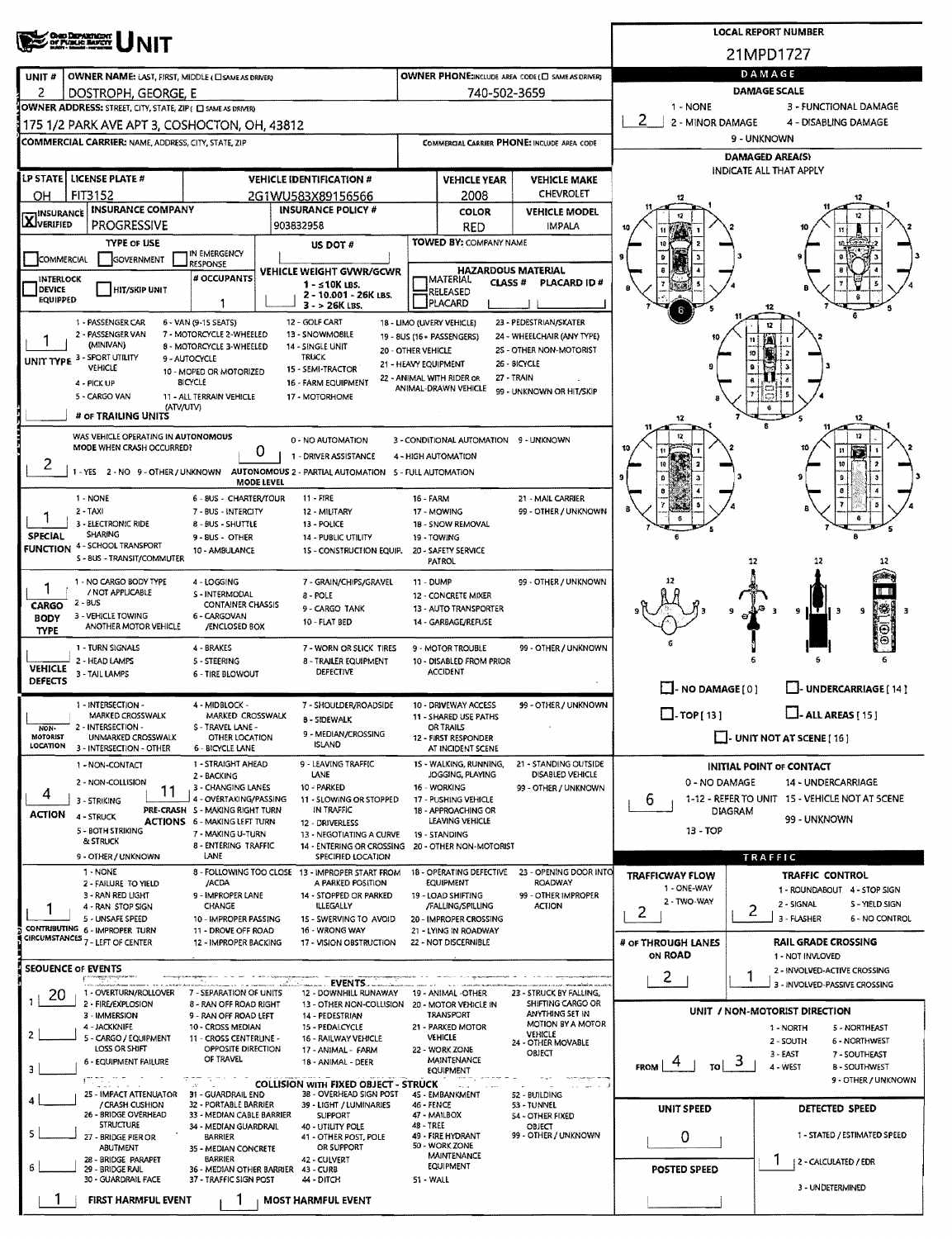|                                                        |                                                 | <b>WE DESCRIPT / NON-MOTORIST</b>                                                   |                               |                                                                               |                        |                                                 | <b>LOCAL REPORT NUMBER</b><br>21MPD1727 |                                                                                       |                                              |                                                                                                    |                                                                        |                                                |                                      |                                        |                                                                                |  |
|--------------------------------------------------------|-------------------------------------------------|-------------------------------------------------------------------------------------|-------------------------------|-------------------------------------------------------------------------------|------------------------|-------------------------------------------------|-----------------------------------------|---------------------------------------------------------------------------------------|----------------------------------------------|----------------------------------------------------------------------------------------------------|------------------------------------------------------------------------|------------------------------------------------|--------------------------------------|----------------------------------------|--------------------------------------------------------------------------------|--|
| UNIT #                                                 | <b>NAME: LAST, FIRST, MIDDLE</b>                |                                                                                     |                               |                                                                               |                        |                                                 |                                         | DATE OF BIRTH                                                                         |                                              |                                                                                                    |                                                                        |                                                | <b>GENDER</b>                        |                                        |                                                                                |  |
|                                                        |                                                 | FIGUEROA, NORLAN, R                                                                 |                               |                                                                               |                        |                                                 |                                         | 07/21/1977                                                                            |                                              |                                                                                                    |                                                                        |                                                | 44                                   | м                                      |                                                                                |  |
|                                                        | <b>ADDRESS: STREET, CITY, STATE, ZIP</b>        |                                                                                     |                               |                                                                               |                        |                                                 |                                         |                                                                                       | <b>CONTACT PHONE - INCLUDE AREA CODE</b>     |                                                                                                    |                                                                        |                                                |                                      |                                        |                                                                                |  |
|                                                        |                                                 | 24 S CRAWFORD ST, MILLERSBURG, OH, 44654                                            |                               |                                                                               |                        |                                                 |                                         |                                                                                       |                                              | 234-301-2818                                                                                       |                                                                        |                                                |                                      |                                        |                                                                                |  |
| / NON-MC<br>INJURIES INJURED                           | TAKEN                                           | <b>EMS AGENCY (NAME)</b>                                                            |                               |                                                                               |                        | INJURED TAKEN TO: MEDICAL FACILITY (NAME, CITY) |                                         | SAFETY EQUIPMENT<br><b>USED</b>                                                       |                                              | <b>1DOT-COMPLIANT</b>                                                                              | <b>SEATING</b><br>POSITION                                             |                                                | AIR BAG USAGE                        | <b>EJECTION</b>                        | <b>TRAPPED</b>                                                                 |  |
| 5                                                      | BY<br>11                                        |                                                                                     |                               |                                                                               |                        |                                                 |                                         | 4                                                                                     |                                              | IMC HELMET<br>1                                                                                    |                                                                        |                                                | 1<br>1                               |                                        |                                                                                |  |
| <b>MOTORIST</b><br><b>OL STATE</b>                     | <b>OPERATOR LICENSE NUMBER</b>                  |                                                                                     |                               |                                                                               | <b>OFFENSE CHARGED</b> |                                                 | LOCAL<br>CODE                           | <b>OFFENSE DESCRIPTION</b>                                                            |                                              |                                                                                                    |                                                                        |                                                | <b>CITATION NUMBER</b>               |                                        |                                                                                |  |
| OН                                                     | SL945578                                        |                                                                                     |                               |                                                                               |                        |                                                 | $\mathcal{L}_{\mathcal{A}}$             |                                                                                       |                                              |                                                                                                    |                                                                        |                                                |                                      |                                        |                                                                                |  |
| OL CLASS                                               | <b>ENDORSEMENT</b>                              | <b>RESTRICTION SELECT UP TO 3</b>                                                   |                               | <b>ALCOHOL / DRUG SUSPECTED</b><br>DRIVER<br>DISTRACTED   ALCOHOL<br>MARUUANA |                        |                                                 | <b>CONDITION</b>                        | <b>ALCOHOL TEST</b><br><b>STATUS</b><br>TYPE                                          |                                              | VALUE                                                                                              | DRUG TEST(S)<br><b>TYPE</b><br>RESULTS SELECT UP TO 4<br><b>STATUS</b> |                                                |                                      |                                        |                                                                                |  |
| 2                                                      | p                                               | $BY$ <sub>1</sub><br>1<br>OTHER DRUG                                                |                               |                                                                               |                        | 1                                               | 1                                       |                                                                                       | 1                                            |                                                                                                    |                                                                        |                                                |                                      |                                        |                                                                                |  |
| UNIT #                                                 | <b>NAME: LAST, FIRST, MIDDLE</b>                |                                                                                     |                               |                                                                               |                        |                                                 |                                         |                                                                                       |                                              |                                                                                                    | DATE OF BIRTH                                                          |                                                |                                      | AGE                                    | <b>GENDER</b>                                                                  |  |
|                                                        |                                                 | DOSTROPH, GEORGE, E                                                                 |                               |                                                                               |                        |                                                 |                                         |                                                                                       |                                              |                                                                                                    | 08/20/1956                                                             |                                                |                                      | 65                                     | М                                                                              |  |
|                                                        | <b>ADDRESS: STREET, CITY, STATE, ZIP</b>        |                                                                                     |                               |                                                                               |                        |                                                 |                                         |                                                                                       |                                              |                                                                                                    | <b>CONTACT PHONE - INCLUDE AREA CODE</b>                               |                                                |                                      |                                        |                                                                                |  |
|                                                        |                                                 | 175 1/2 PARK AVE APT 3, COSHOCTON, OH, 43812                                        |                               |                                                                               |                        |                                                 |                                         |                                                                                       |                                              | 740-502-3659                                                                                       |                                                                        |                                                |                                      |                                        |                                                                                |  |
| <b>M-NON</b><br>INJURIES IINJURED                      | <b>TAKEN</b>                                    | <b>EMS AGENCY (NAME)</b>                                                            |                               |                                                                               |                        | INJURED TAKEN TO: MEDICAL FACILITY (NAME CITY)  |                                         | SAFETY EQUIPMENT<br><b>USED</b>                                                       |                                              | 1DOT-Compliant<br>MC HELMET                                                                        | <b>SEATING</b><br>POSITION                                             |                                                | AIR BAG USAGE EJECTION               |                                        | <b>TRAPPED</b>                                                                 |  |
| 5                                                      | BY<br>i 1 i<br>OL STATE OPERATOR LICENSE NUMBER |                                                                                     |                               |                                                                               |                        |                                                 | LOCAL                                   | 4                                                                                     |                                              |                                                                                                    | 1                                                                      |                                                | 1<br>1<br>1                          |                                        |                                                                                |  |
| <b>CIORIST</b>                                         |                                                 |                                                                                     |                               |                                                                               | <b>OFFENSE CHARGED</b> |                                                 | CODE                                    | OFFENSE DESCRIPTION                                                                   |                                              |                                                                                                    |                                                                        |                                                | <b>CITATION NUMBER</b>               |                                        |                                                                                |  |
| OН                                                     | RN623813<br><b>ENDORSEMENT</b>                  |                                                                                     |                               |                                                                               |                        |                                                 | $\overline{a}$                          |                                                                                       |                                              | <b>ALCOHOL TEST</b>                                                                                |                                                                        |                                                | <b>DRUG TEST(S)</b>                  |                                        |                                                                                |  |
| OL CLASS                                               |                                                 | <b>RESTRICTION SELECT UP TO 3</b>                                                   |                               | <b>DRIVER</b><br><b>DISTRACTED</b>                                            | <b>ALCOHOL</b>         | ALCOHOL / DRUG SUSPECTED<br>MARUUANA            |                                         | <b>CONDITION</b>                                                                      | <b>STATUS</b>                                | <b>TYPE</b>                                                                                        | VALUE                                                                  | <b>STATUS</b>                                  | TYPE                                 |                                        | RESULTS SELECT UP TO 4                                                         |  |
| 4                                                      | м                                               | 3                                                                                   | BY                            | 1                                                                             |                        | OTHER DRUG                                      |                                         | 1                                                                                     | 1                                            | 1                                                                                                  |                                                                        | 1                                              | -1                                   |                                        |                                                                                |  |
| unit #                                                 | NAME: LAST, FIRST, MIDDLE                       |                                                                                     |                               |                                                                               |                        |                                                 |                                         |                                                                                       |                                              |                                                                                                    | DATE OF BIRTH                                                          |                                                |                                      | AGE                                    | <b>GENDER</b>                                                                  |  |
|                                                        |                                                 |                                                                                     |                               |                                                                               |                        |                                                 |                                         |                                                                                       |                                              |                                                                                                    |                                                                        |                                                |                                      |                                        |                                                                                |  |
|                                                        | <b>ADDRESS: STREET, CITY, STATE, ZIP</b>        |                                                                                     |                               |                                                                               |                        |                                                 |                                         |                                                                                       |                                              |                                                                                                    | <b>CONTACT PHONE - INCLUDE AREA CODE</b>                               |                                                |                                      |                                        |                                                                                |  |
| <b>INJURIES INJURED</b>                                |                                                 | <b>EMS AGENCY (NAME)</b>                                                            |                               |                                                                               |                        | INJURED TAKEN TO: MEDICAL FACILITY (NAME CITY)  |                                         | SAFETY EQUIPMENT                                                                      |                                              |                                                                                                    | <b>SEATING</b>                                                         |                                                | AIR BAG USAGE EJECTION               |                                        | <b>TRAPPED</b>                                                                 |  |
|                                                        | <b>TAKEN</b><br>BY                              |                                                                                     |                               |                                                                               |                        |                                                 |                                         | <b>USED</b>                                                                           |                                              | <b>IDOT-COMPLIANT</b><br><u>JMC HELMET</u>                                                         | POSITION                                                               |                                                |                                      |                                        |                                                                                |  |
| MOTORIST / NON-MOTO                                    | OL STATE OPERATOR LICENSE NUMBER                |                                                                                     |                               |                                                                               | <b>OFFENSE CHARGED</b> |                                                 | <b>LOCAL</b>                            | OFFENSE DESCRIPTION                                                                   |                                              |                                                                                                    |                                                                        |                                                | <b>CITATION NUMBER</b>               |                                        |                                                                                |  |
|                                                        |                                                 |                                                                                     |                               |                                                                               |                        |                                                 | <b>CODE</b>                             |                                                                                       |                                              |                                                                                                    |                                                                        |                                                |                                      |                                        |                                                                                |  |
| OL CLASS                                               | <b>ENDORSEMENT</b>                              | <b>RESTRICTION SELECT UP TO 3</b>                                                   |                               | ALCOHOL / DRUG SUSPECTED<br><b>DRIVER</b>                                     |                        |                                                 | <b>CONDITION</b>                        |                                                                                       | <b>ALCOHOL TEST</b>                          |                                                                                                    |                                                                        | DRUG TEST(S)                                   |                                      |                                        |                                                                                |  |
|                                                        |                                                 |                                                                                     | BY                            |                                                                               | DISTRACTED   ALCOHOL   | MARUUANA                                        |                                         |                                                                                       | STATUS TYPE                                  |                                                                                                    | VALUE                                                                  |                                                |                                      |                                        | $\overline{\phantom{a}}$ status $\overline{\phantom{a}}$ type results sections |  |
|                                                        | <b>INJURIES</b>                                 | <b>SEATING POSITION</b>                                                             |                               | <b>AIR BAG</b>                                                                |                        | <b>OTHER DRUG</b><br><b>OL CLASS</b>            |                                         | OL RESTRICTION(S)                                                                     |                                              |                                                                                                    | <b>DRIVER DISTRACTION</b>                                              |                                                |                                      | <b>TEST STATUS</b>                     |                                                                                |  |
| 1 - FATAL                                              |                                                 | -1 - FRONT - LEFT SIDE                                                              | <sup>1</sup> 1 - NOT DEPLOYED |                                                                               |                        | <b>11 - CLASS A</b>                             |                                         | 1 - ALCOHOL INTERLOCK                                                                 |                                              |                                                                                                    | 1 - NOT DISTRACTED                                                     |                                                | 1 - NONE GIVEN                       |                                        |                                                                                |  |
| 2 - SUSPECTED SERIOUS<br>INJURY                        |                                                 | (MOTORCYCLE DRIVER)<br>12 - FRONT - MIDDLE                                          | <b>13 - DEPLOYED SIDE</b>     | 12 - DEPLOYED FRONT                                                           |                        | 2 - CLASS B                                     |                                         | DEVICE<br>2 - CDL INTRASTATE ONLY                                                     |                                              |                                                                                                    | 2 - MANUALLY OPERATING AN 2 - TEST REFUSED<br><b>ELECTRONIC</b>        |                                                | 3 - TEST GIVEN,                      |                                        |                                                                                |  |
| 3 - SUSPECTED MINOR<br><b>INJURY</b>                   |                                                 | : 3 - FRONT - RIGHT SIDE<br>t 4 - SECOND - LEFT SIDE                                | <b>FRONT/SIDE</b>             | 4 - DEPLOYED BOTH                                                             |                        | 3 - CLASS C                                     |                                         | '3 - CORRECTIVE LENSES<br>:4 - FARM WAIVER                                            |                                              |                                                                                                    | <b>COMMUNICATION DEVICE</b><br>(TEXTING, TYPING,                       |                                                |                                      | / UNUSABLE                             | CONTAMINATED SAMPLE                                                            |  |
| 4 - POSSIBLE INJURY                                    |                                                 | <b>MOTORCYCLE PASSENGER)</b><br>S - SECOND - MIDDLE                                 |                               | S - NOT APPLICABLE<br>9 - DEPLOYMENT UNKNOWN                                  |                        | <b>14 - REGULAR CLASS</b><br>$(OHIO = D)$       |                                         | S - EXCEPT CLASS A BUS<br><b>16 - EXCEPT CLASS A</b>                                  |                                              |                                                                                                    | <b>DIALING</b><br>3 - TALKING ON HANDS-FREE<br>COMMUNICATION DEVICE    |                                                | 4 - TEST GIVEN,                      | RESULTS KNOWN                          |                                                                                |  |
| 5 - NO APPARENT INJURY                                 |                                                 | 16 - SECOND - RIGHT SIDE<br>'7 THIRD - LEFT SIDE                                    |                               | <b>EJECTION</b>                                                               |                        | 5 - M/C MOPED ONLY<br>6 - NO VALID OL .         |                                         | & CLASS B BUS<br>7 - EXCEPT TRACTOR-TRAILER<br>18 - INTERMEDIATE LICENSE              |                                              | 4                                                                                                  | - TALKING ON HAND-HELD<br><b>COMMUNICATION DEVICE</b>                  |                                                | 5 - TEST GIVEN,                      | RESULTS UNKNOWN                        |                                                                                |  |
|                                                        | <b>INJURIES TAKEN BY</b>                        | (MOTORCYCLE SIDE CAR)<br>8 - THIRD - MIDDLE                                         | 1 - NOT EJECTED               | 2 - PARTIALLY EJECTED                                                         |                        |                                                 |                                         | <b>RESTRICTIONS</b><br>9 - LEARNER'S PERMIT                                           |                                              |                                                                                                    | 5 - OTHER ACTIVITY WITH AN<br>ELECTRONIC DEVICE                        |                                                |                                      |                                        | <b>ALCOHOL TEST TYPE</b>                                                       |  |
| 1 - NOT TRANSPORTED<br><b>/TREATED AT SCENE</b>        |                                                 | 9 - Third - Right Side<br>10 - SLEEPER SECTION                                      |                               | 3 - TOTALLY EJECTED<br>4 - NOT APPLICABLE                                     |                        | <b>OL ENDORSEMENT</b><br>H - HAZMAT             |                                         | <b>RESTRICTIONS</b><br>10 - LIMITED TO DAYLIGHT                                       |                                              |                                                                                                    | <b>6 - PASSENGER</b><br>7 - OTHER DISTRACTION                          |                                                | $1 - NONE$<br>$(2 - BLOOD$           |                                        |                                                                                |  |
| 2 - EMS<br>3 - POLICE                                  |                                                 | OF TRUCK CAB<br>11 - PASSENGER IN                                                   |                               | <b>TRAPPED</b>                                                                |                        | M - MOTORCYCLE                                  |                                         | ONLY<br>11 - LIMITED TO EMPLOYMENT                                                    |                                              |                                                                                                    | <b>INSIDE THE VEHICLE</b><br>8 - OTHER DISTRACTION                     |                                                | 3 - URINE<br>14 - BREATH             |                                        |                                                                                |  |
| 9 - OTHER / UNKNOWN                                    |                                                 | OTHER ENCLOSED CARGO<br>AREA (NON-TRAILING UNIT,                                    | 1 1 - NOT TRAPPED             |                                                                               |                        | P - PASSENGER<br>N - TANKER                     |                                         | 12 - LIMITED - OTHER<br>13 - MECHANICAL DEVICES                                       |                                              |                                                                                                    | OUTSIDE THE VEHICLE<br>9 - OTHER / UNKNOWN ·                           |                                                | S-OTHER                              |                                        |                                                                                |  |
|                                                        | <b>SAFETY EQUIPMENT</b>                         | BUS, PICK-UP WITH CAP)<br>12 - Passenger in<br>UNENCLOSED CARGO AREA ' 3 - FREED BY | 2 - EXTRICATED BY             | MECHANICAL MEANS                                                              |                        | tQ - MOTOR SCOOTER                              |                                         | (SPECIAL BRAKES, HAND<br>CONTROLS, OR OTHER                                           |                                              |                                                                                                    | CONDITION<br>11 - APPARENTLY NORMAL                                    |                                                | 1 - NONE<br>) 2 - 8LOOD              |                                        | <b>DRUG TEST TYPE</b>                                                          |  |
| 1 - NONE USED<br>2 - SHOULDER BELT ONLY                |                                                 | . 13 - TRAILING UNIT<br>14 - RIDING ON VEHICLE                                      |                               | NON-MECHANICAL MEANS                                                          |                        | .R - THREE-WHEEL<br>MOTORCYCLE                  |                                         | <b>ADAPTIVE DEVICES)</b><br>14 - MILITARY VEHICLES ONLY<br><b>15 - MOTOR VEHICLES</b> |                                              |                                                                                                    | (2 - PHYSICAL IMPAIRMENT                                               |                                                | ) 3 - URINE                          |                                        |                                                                                |  |
| USED<br>3 - LAP BELT ONLY USED                         |                                                 | <b>EXTERIOR</b><br>(NON-TRAIUNG UNIT)                                               |                               |                                                                               |                        | : S - SCHOOL BUS-                               |                                         | <b>WITHOUT AIR BRAKES</b><br>.16 - OUTSIDE MIRROR                                     |                                              | 3 - EMOTIONAL (E.G.,<br>4 - OTHER<br>DEPRESSED, ANGRY,<br><b>DRUG TEST RESULT(S)</b><br>DISTURBED) |                                                                        |                                                |                                      |                                        |                                                                                |  |
| 4 - SHOULDER & LAP, BELT<br><b>USED</b>                |                                                 | 15 - NON-MOTORIST<br>99 - OTHER / UNKNOWN                                           |                               | <b>IT - DOUBLE &amp; TRIPLE</b><br>TRAILERS<br>$\sim 10^4$ .                  |                        |                                                 |                                         | 17 - PROSTHETIC AID<br>18 - OTHER                                                     |                                              |                                                                                                    | 4 - ILLNESS<br>5 - FELL ASLEEP, FAINTED,                               |                                                |                                      | :1 - AMPHETAMINES<br>-2 - BARBITURATES |                                                                                |  |
| S - CHILD RESTRAINT SYSTEM<br>- FORWARD FACING         |                                                 |                                                                                     |                               |                                                                               |                        |                                                 | ≯X – TANKER / HAZMAT                    |                                                                                       | FATIGUED, ETC.<br>6 - UNDER THE INFLUENCE OF |                                                                                                    | A Thu                                                                  | 3 - BENZODIAZEPINES<br><b>4 - CANNABINOIDS</b> |                                      |                                        |                                                                                |  |
| 6 - CHILD RESTRAINT SYSTEM<br>- REAR FACING            |                                                 |                                                                                     |                               |                                                                               |                        | <b>GENDER</b>                                   |                                         |                                                                                       |                                              | MEDICATIONS / DRUGS /<br><b>ALCOHOL</b>                                                            |                                                                        |                                                | 5 - COCAINE<br>6 - OPIATES / OPIOIDS |                                        |                                                                                |  |
| 7 - BOOSTER SEAT<br>8 - HELMET USED                    |                                                 |                                                                                     |                               |                                                                               |                        | F - FEMALE<br>M - MALE                          |                                         |                                                                                       |                                              |                                                                                                    | 9 - OTHER / UNKNOWN<br>$-7 -$ OTHER                                    |                                                |                                      | <b>18 - NEGATIVE RESULTS</b>           |                                                                                |  |
| 9 - PROTECTIVE PADS USED<br>(ELBOWS, KNEES; ETC)       |                                                 |                                                                                     |                               |                                                                               |                        | U - OTHER / UNKNOWN                             |                                         |                                                                                       |                                              |                                                                                                    |                                                                        |                                                |                                      |                                        |                                                                                |  |
| 10 - REFLECTIVE CLOTHING<br>11 - LIGHTING - PEDESTRIAN |                                                 |                                                                                     |                               |                                                                               |                        |                                                 |                                         |                                                                                       |                                              |                                                                                                    |                                                                        |                                                |                                      |                                        |                                                                                |  |
| / BICYCLE ONLY<br>99 - OTHER / UNKNOWN                 |                                                 |                                                                                     |                               |                                                                               |                        |                                                 |                                         |                                                                                       |                                              |                                                                                                    |                                                                        |                                                |                                      |                                        |                                                                                |  |